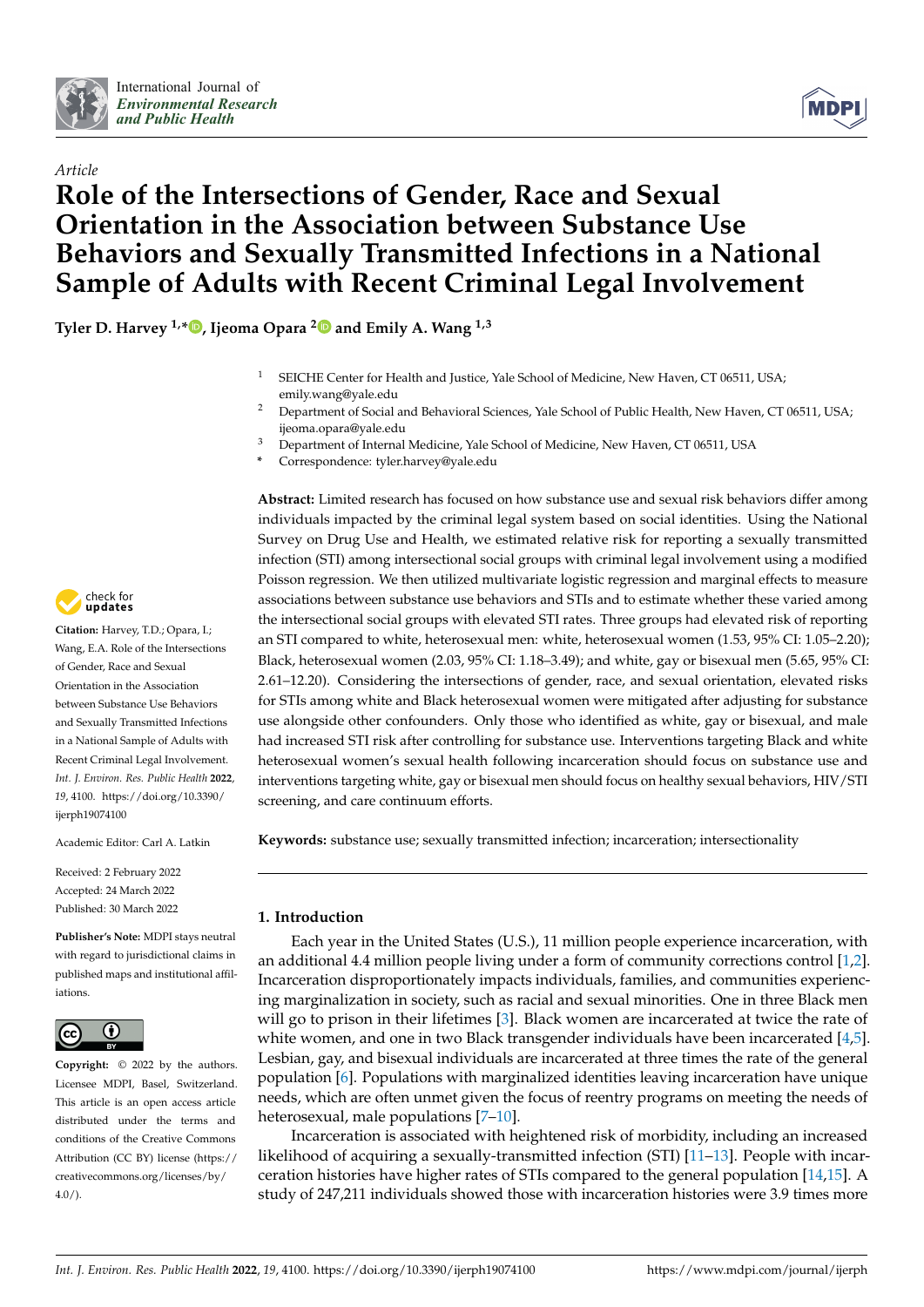likely to have chlamydia, 6.6 times more likely to have human immunodeficiency virus (HIV), and 3.6 times more likely to have syphilis compared to those never incarcerated [\[14\]](#page-10-10). Having an incarceration history is associated with higher rates of risky sexual behaviors, such as engaging in transactional sex, having condomless sex, and substance use during sex [\[11,](#page-10-8)[13,](#page-10-9)[16–](#page-11-1)[21\]](#page-11-2). A study of 532 HIV-positive men found recent incarceration to be associated with condomless sex related to drug use (adjusted odds ratio: 6.53, 95% confidence interval (CI): 2.18–19.52) [\[19\]](#page-11-3). Another study of 552 young men in the New York City jail system found that alcohol and marijuana use prior to incarceration was related to STI/HIV risk behaviors, such as having multiple partners [\[21\]](#page-11-2).

No national study has examined the association between substance use and STIs among populations with recent criminal legal system involvement and especially how an individual's social identities (e.g., race and gender) may impact this association [\[14](#page-10-10)[,15](#page-11-0)[,22](#page-11-4)[–27\]](#page-11-5). However, previous work has highlighted differences in sexually risky behaviors by a single social identity among those impacted by incarceration. Women with incarceration histories are 2.8 times more likely to have HIV than men who have been incarcerated; this is nearly seven times higher for Black individuals than white individuals [\[14\]](#page-10-10). Research considering multiple identities is less common, but recent studies show that among justice involved individuals, Black men who have sex with men and Black heterosexual women have worse sexual health [\[19](#page-11-3)[,28](#page-11-6)[,29\]](#page-11-7). For instance, in a study of 1553 Black men who have sex with men, men who have been incarcerated had an increased rate of chlamydia compared to those never incarcerated (adjusted prevalence ratio: 1.47, 95% CI: 0.98–2.20) [\[30\]](#page-11-8). Black women have been shown to have a hazard ratio of 6.02 (95% CI: 3.36–10.80) for testing positive for syphilis in the first year following release from jail compared to white women [\[31\]](#page-11-9).

Given that mass incarceration disproportionately impacts individuals along the lines of gender, race, and sexual orientation, understanding the role of these intersecting identities in shaping sexual health is critical. Intersectionality theory, originally rooted in Black feminist scholarship, acknowledges how multiple marginalized identities do not operate in silos but in conjunction to inform individual experiences of health and that interlocking structural systems of power influence the health of marginalized groups [\[32](#page-11-10)[,33\]](#page-11-11). For this study, we aimed to: (1) estimate the age-adjusted relative risk of reporting an STI among individuals with recent criminal justice involvement using intersectional social identifiers and (2) examine the association between substance use behaviors and STIs among subgroups with elevated STI risk. Such findings will inform both clinical care and interventional work to foster healthy substance use and sexual health in this high-risk population.

# **2. Methods**

# *2.1. Data Source*

We used publicly available data from the National Survey on Drug Use and Health (NSDUH), a nationally representative, cross-sectional survey of noninstitutionalized individuals over the age of 12 years old [\[34\]](#page-11-12). The NSDUH annually surveys approximately 70,000 individuals across the U.S. with a multi-stage area probability approach. We pooled data from years 2015–2018 and limited our sample to adults aged 18–64 years old. Our use of publicly available, deidentified data exempted this study from review according to Yale University Institutional Review Board policies.

## *2.2. Measures*

#### 2.2.1. Recent Criminal-Legal Involvement

Our sample consisted of those who had been arrested and those who had spent time on parole or probation in the past 12 months. Respondents were asked "not counting minor traffic violations, have you ever been arrested and booked for breaking the law?" and then "not counting minor traffic violations, how many times during the past 12 months have you been arrested and booked for breaking a law?". The NSDUH also asked "were you on probation at any time during the past 12 months" and "were you on parole, supervised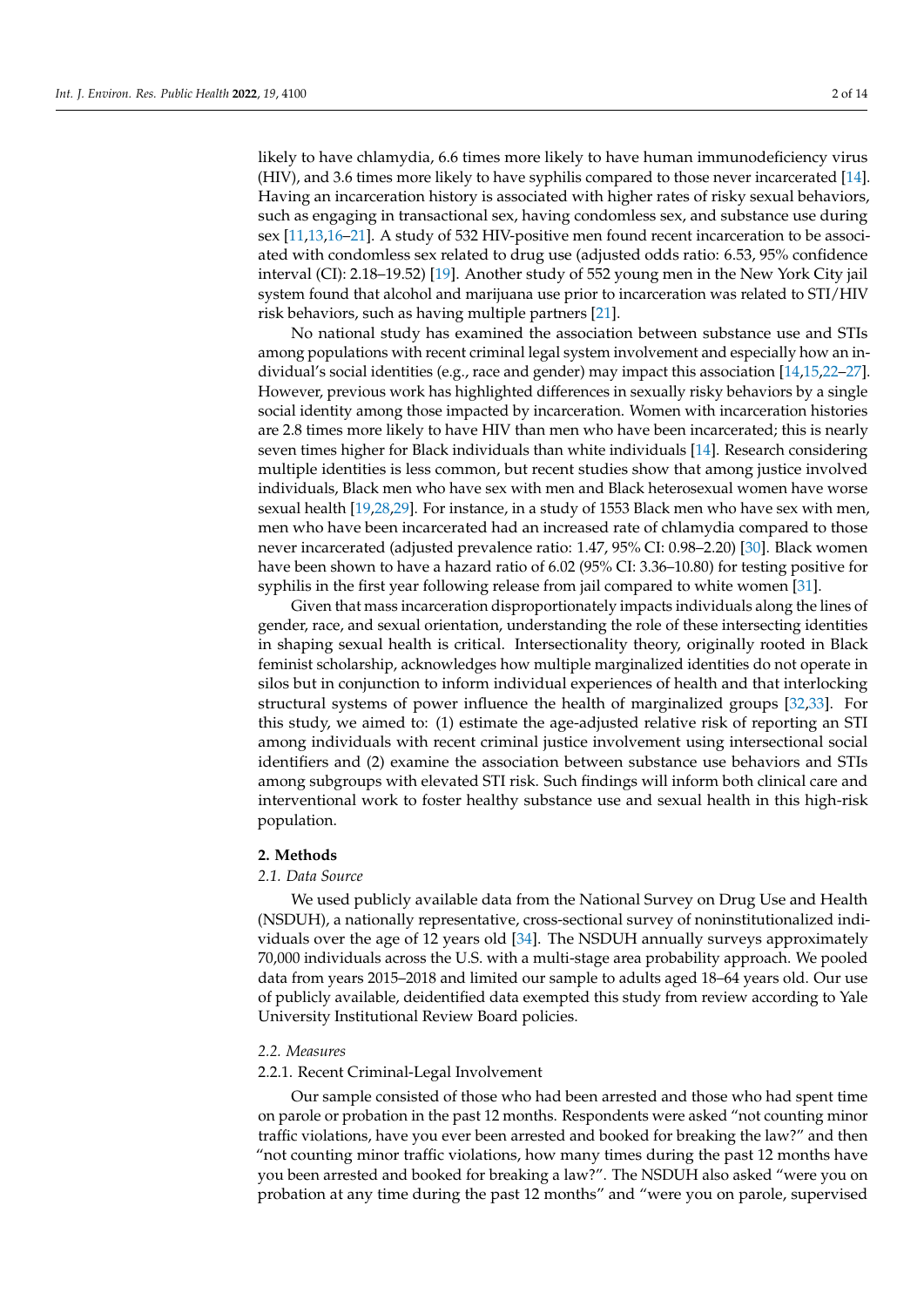release, or other conditional release from prison at any time during the past 12 months?". Parole and probation are types of community correctional supervision in which individuals are allowed to serve part of their incarceration within the community instead of in prison. We excluded those never arrested, those not on probation or parole in the past 12 months, and those who had been arrested more than 12 months ago.

# 2.2.2. Social Identities Variables

While many social identifiers may be associated with sexual risk and substance use behaviors among individuals with criminal legal involvement (e.g., age), we focused this analysis on only three social identities—race, gender, and sexual orientation—given previous research on STIs disproportionately impacting individuals along these lines [\[35,](#page-11-13)[36\]](#page-11-14). Because the lives of Black individuals in the U.S. are defined by structural inequalities, including mass incarceration, housing discrimination, and unequal access to quality healthcare, that contribute to poor health outcomes, we examined the intersections of race in addition to gender and sexual orientation [\[37\]](#page-11-15). The NSDUH recodes race and ethnicity into one variable with the following categories: "Non-Hispanic, White", "Non-Hispanic, Black", "Non-Hispanic, Native American/Alaskan Native", "Non-Hispanic, Native Hawaiian/Other Pacific Islander", "Non-Hispanic Asian", "Non-Hispanic, More than One Race", and "Hispanic". We delimited the sample to only include two racial groups (white, non-Hispanic and Black, non-Hispanic). Respondents were given two options for reporting gender ("male" and "female"). Respondents were asked "which of the following do you consider yourself to be?" and presented the following options: "Heterosexual, that is straight,", "Lesbian or Gay", "Bisexual", "Don't Know", and "Refused". Sexual orientation was categorized as heterosexual and gay/bisexual; we grouped gay and bisexual individuals together to avoid sample size and power issues. We then created a variable at the intersection of all three identities: heterosexual, white men; heterosexual, white women; heterosexual, Black men; heterosexual, Black women; gay/bisexual, white men; gay/bisexual, white women; gay/bisexual, Black men; and gay/bisexual, Black women.

## 2.2.3. Substance Use Behaviors

Our primary independent variables were (1) any illicit drug use, (2) any illicit drug use disorder (not including alcohol use disorder but including all other substance use disorders including marijuana), (3) any illicit drug or alcohol use disorder, and (4) any polysubstance use. Polysubstance use was categorized as reporting any usage of two or more substances, including alcohol, marijuana, cocaine, heroin, hallucinogens, inhalants, and methamphetamine, included in this study in the past 12 months. All substance use variables were binary "yes/no" variables.

For our secondary outcomes, we utilized substance use behaviors among different drugs. For alcohol use, we examined binge alcohol use in the past 30 days, heavy alcohol use in the past 30 days, and alcohol use disorder. Binge alcohol use was assessed by asking "During the past 30 days, that is since [DATEFILL], on how many days did you have [4 or more]/[5 or more] drinks on the same occasion?" and was defined as responding with at least 1 day. Heavy alcohol use was defined as drinking five or more drinks for males or four or more drinks for females on the same occasion for 5 or more days in the past 30 days. We examined use of the following substances and whether their use met criteria to be diagnosed as a disorder: marijuana, cocaine, heroin, hallucinogens, inhalants, and methamphetamine. For crack cocaine, we only had information regarding whether an individual reported any usage of it. Respondents were asked "how long has it been since you lasted used [marijuana or hashish]/[cocaine]/[crack]/[heroin]/[hallucinogens]/[inhalants]/[methamphetamine]?" with response options being "Within past 30 days", "More than 30 days but within past 12 months", "More than 12 months ago", "Never", and "Refused". For each substance, we created a binary variable indicating whether the individual reported using that substance "Within past 30 days" and "More than 30 days but within past 12 months".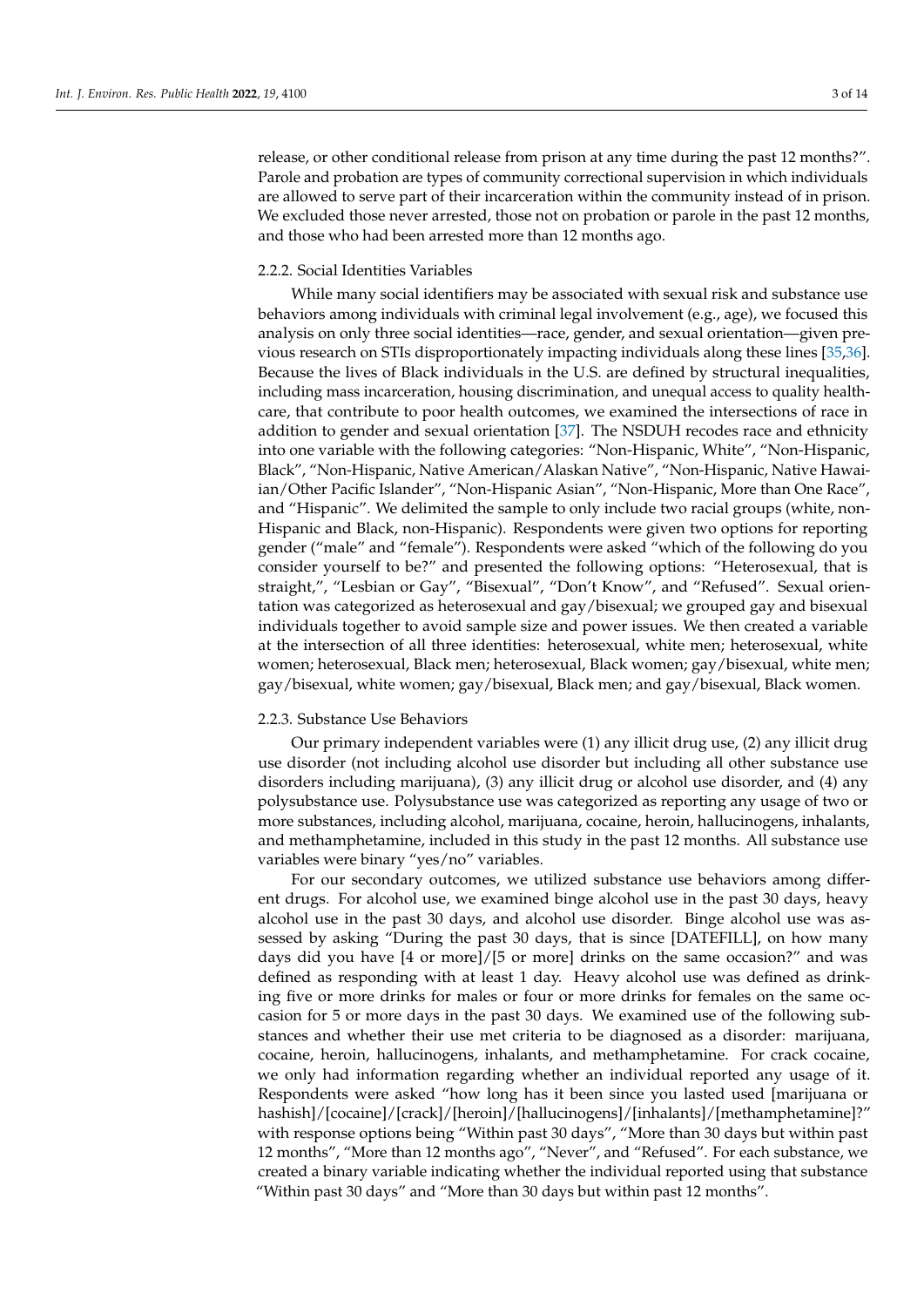All substance use behaviors were reflective of the previous 12-month period, unless otherwise noted, and the NSDUH classifies substance use disorders in accordance with the Diagnostic and Statistical Manual of Mental Disorders, 4th edition (DSM IV) [\[38\]](#page-11-16).

## 2.2.4. Sexually Transmitted Infection Outcome

Our primary dependent variable was a recent self-reported STI, which was assessed with the question: "During the past 12 months, did you have a sexually transmitted disease, such as chlamydia, gonorrhea, herpes, or syphilis?" with response options of "Yes", "No", "Don't Know", "Refused", and "No Answer". A binary variable was created for those respondents who selected "Yes" and "No".

#### 2.2.5. Other Sociodemographic and Health Covariates

Age was the only confounder in our analysis on relative risk given previous research on the increased risk of STI among young adults [\[39\]](#page-11-17). This is the recommended approach when describing intersectional health disparities to avoid over-adjustment bias because other factors, such as income, are along the casual pathway between intersecting identities of gender, race, and sexual orientation and STI risk [\[40,](#page-11-18)[41\]](#page-12-0). In our analyses of the association between substance use behaviors and reported STI, we examined several sociodemographic characteristics, including age, gender, race and ethnicity, sexual orientation, education level, poverty status, metropolitan status, marital status, and health care utilization. Metropolitan status was defined by categorizing rural–urban continuum codes into large metropolitan, small metropolitan, and nonmetropolitan areas [\[42\]](#page-12-1). Health care utilization was assessed by the number of times an individual had reported visiting a doctor's office, clinic, or some other place to discuss their own health in the past 12 months.

### *2.3. Statistical Analysis*

We utilized descriptive statistics to detail sociodemographic information and health behaviors of our sample of individuals with criminal legal involvement in the past 12 months. We approximated relative risk of reporting an STI and corresponding 95% confidence intervals at the intersections of race, gender, and sexual orientation with modified Poisson regression models [\[43\]](#page-12-2). Abiding by quantitative intersectional research guidelines, we selected the group with the most privileged identities as the reference group to estimate relative risk (i.e., white, heterosexual men) [\[41\]](#page-12-0). We then used logistic regression and estimated average marginal effects of the associations on how substance use behaviors affect the probability of reporting an STI while holding all other variables constant in the full sample and then within groups identified to have heightened relative risk of acquiring an STI [\[44\]](#page-12-3). For estimating average marginal effect, we excluded individuals who had missing data for the covariates in our models, which was less than 4% of respondents, to take advantage of all covariate information. All analyses were implemented using the complex NSDUH survey weighting, which allows for nationally representative estimates. The statistically significant threshold was *p* < 0.05, and all tests were two-sided. Our analyses were conducted with R [\[45\]](#page-12-4).

# **3. Results**

Our sample included 7260 individuals involved with the criminal legal system in the past 12 months, representative of approximately 7,205,119 adults between 2015–2018; 19.6% (95% CI: 18.3–21.0%) were on parole, 54.7% (95% CI: 53.0–56.3%) were on probation, and 69.1% had been arrested (95% CI: 67.8–70.5%). Thirty percent (95% CI: 28.4–31.5%) were women; 21.4% were non-Hispanic, Black (95% CI: 20.0–22.8%); and 8.6% identified as gay or bisexual (95% CI: 7.5–9.7%). Nearly one in three reported living in poverty (33.2%, 95% CI: 31.4–35.0%). The majority of respondents reported having health insurance (73.6%, 95% CI: 72.5–74.7%) (Table [1\)](#page-4-0).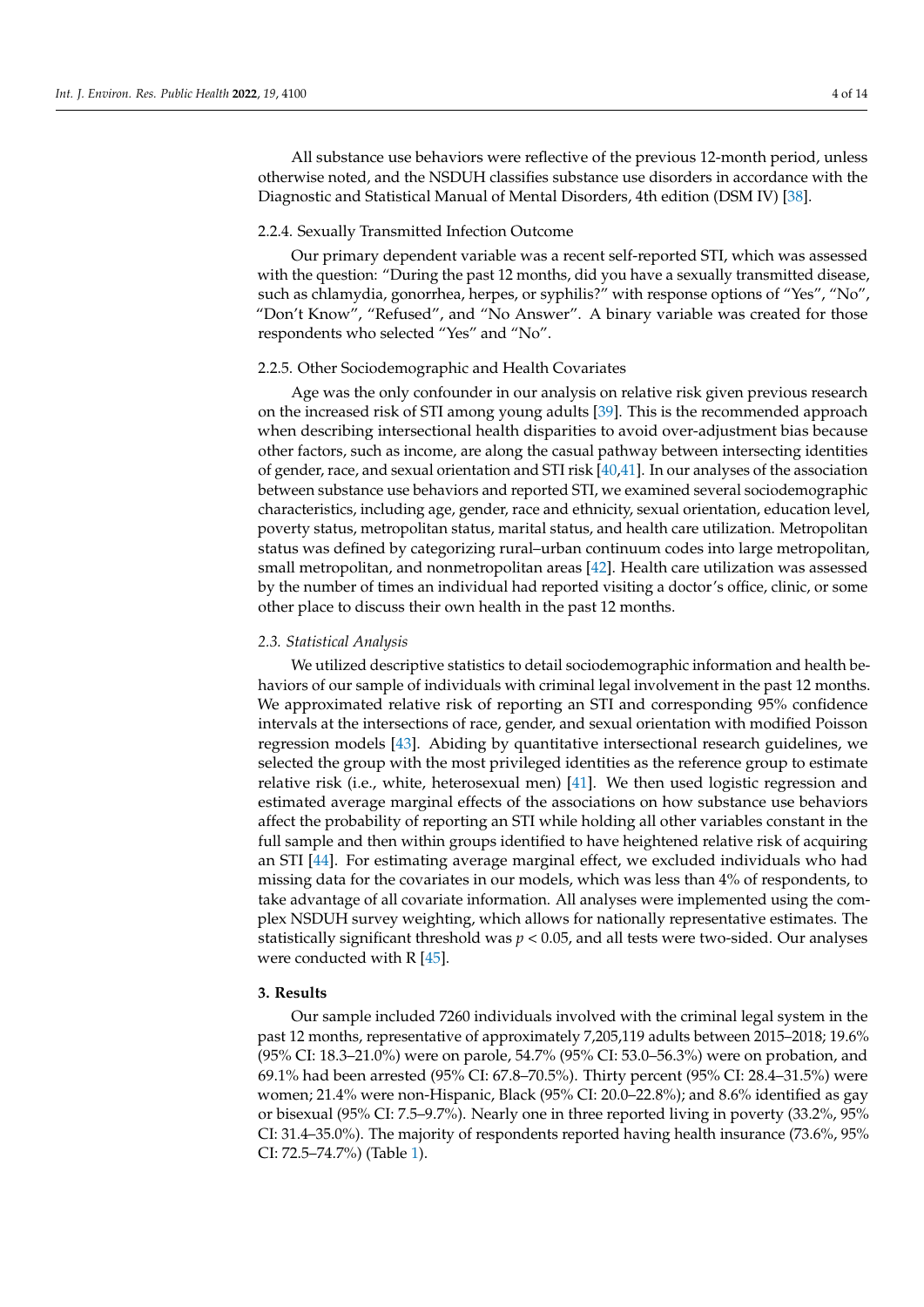| Characteristic                                  | Percentage (95% Confidence Interval) |  |  |  |
|-------------------------------------------------|--------------------------------------|--|--|--|
| Age                                             |                                      |  |  |  |
| $18 - 25$                                       | 27.8 (26.4–29.1)                     |  |  |  |
| $26 - 34$                                       | 27.4 (26.0-28.7)                     |  |  |  |
| $35 - 49$                                       | 27.8 (26.4–29.2)                     |  |  |  |
| $50 - 64$                                       | $17.0(15.3 - 18.7)$                  |  |  |  |
| Gender                                          |                                      |  |  |  |
| Women                                           | 30.0 (28.4–31.5)                     |  |  |  |
| Men                                             | 70.0 (68.5-71.6)                     |  |  |  |
| Race and Ethnicity                              |                                      |  |  |  |
| Hispanic                                        | $19.7(18.0 - 21.5)$                  |  |  |  |
| Non-Hispanic, Black                             | 21.4 (20.0-22.8)                     |  |  |  |
| Non-Hispanic, white                             | 51.9 (49.8–54.0)                     |  |  |  |
| Other                                           | 6.9(6.1–7.8)                         |  |  |  |
| Sexual Orientation                              |                                      |  |  |  |
| Heterosexual                                    | 91.4 (90.3–92.5)                     |  |  |  |
| Gay/Bisexual                                    | $8.6(7.5-9.7)$                       |  |  |  |
| Education                                       |                                      |  |  |  |
| Less than High School                           | 27.2 (25.4-29.1)                     |  |  |  |
| High School                                     | 38.9 (37.1-40.6)                     |  |  |  |
| Some College                                    | 27.3 (25.9–28.7)                     |  |  |  |
| College                                         | $6.6(5.8 - 7.3)$                     |  |  |  |
| Employment                                      |                                      |  |  |  |
| Employed, Full-Time                             | 46.9 (45.2–48.6)                     |  |  |  |
| Employed, Part-Time                             | $11.7(10.6 - 12.8)$                  |  |  |  |
| Unemployed                                      | $14.3(13.2 - 15.3)$                  |  |  |  |
| Other                                           | 27.1 (25.7–28.5)                     |  |  |  |
| <b>Poverty Status</b>                           |                                      |  |  |  |
| Living in Poverty                               | 33.2 (31.4-35.0)                     |  |  |  |
| Income up to $2 \times$ Federal Poverty Level   | 27.2 (25.8–28.6)                     |  |  |  |
| Income More Than $2 \times$ the Federal Poverty |                                      |  |  |  |
| Level                                           | 39.6 (37.8–41.4)                     |  |  |  |
| Metropolitan Status                             |                                      |  |  |  |
| Large Metropolitan                              | $50.0 (48.3 - 51.8)$                 |  |  |  |
| Small Metropolitan                              | 32.1 (30.5–33.7)                     |  |  |  |
| Nonmetropolitan                                 | $17.9(16.6-19.1)$                    |  |  |  |
| Marital Status                                  |                                      |  |  |  |
| Married                                         | $21.9(20.5 - 23.4)$                  |  |  |  |
| Widowed                                         | $1.8(1.3-2.2)$                       |  |  |  |
| Divorced or Separated                           | 20.4 (18.8–22.1)                     |  |  |  |
| Never Married                                   | 55.9 (54.2–57.6)                     |  |  |  |
| Health Insurance                                | 73.6 (72.5-74.7)                     |  |  |  |
| Health Care Utilization (mean visits, standard  |                                      |  |  |  |
| error)                                          | 2.9(0.1)                             |  |  |  |

<span id="page-4-0"></span>**Table 1.** Sociodemographic Characteristics of a National Sample of Individuals with Criminal Legal Involvement in the Past 12 Months (N = 7260).

Among the weighted sample, 5.2% of individuals with recent criminal legal involvement reported an STI in the past 12 months (95% CI: 4.4–5.9%). Along the intersections of race, gender, and sexual orientation, the following had significantly higher age-adjusted relative risks for reporting an STI compared to white, heterosexual men: white, heterosexual women (1.53, 95% CI: 1.05–2.2); Black, heterosexual women (2.03, 95% CI: 1.18–3.49); and white, gay/bisexual men (5.65, 95% CI: 2.61–12.20) (Figure [1\)](#page-5-0).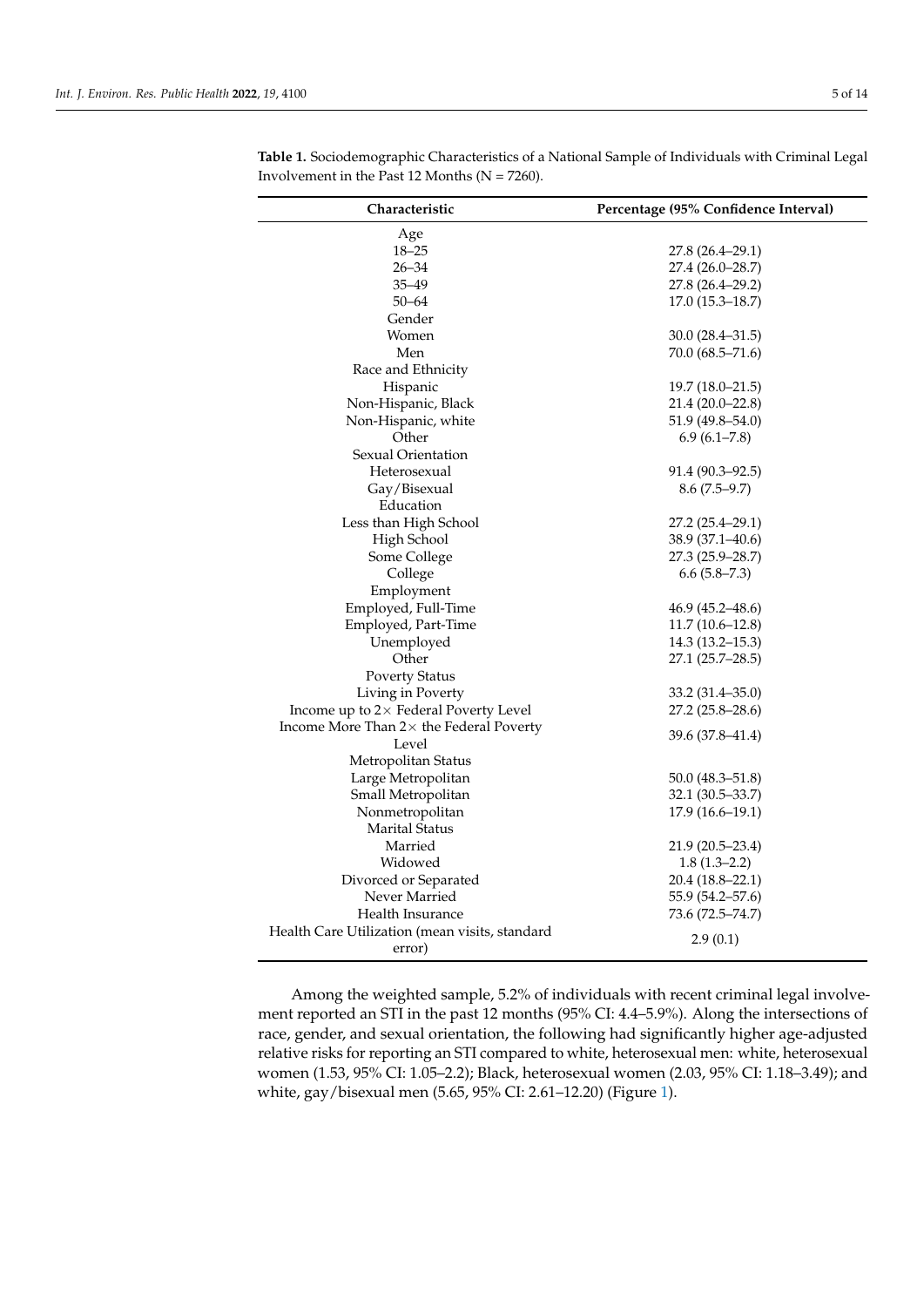<span id="page-5-0"></span>

**Figure 1.** Age-adjusted relative risk of reporting a sexually transmitted infection in past 12 months **Figure 1.** Age-adjusted relative risk of reporting a sexually transmitted infection in past 12 months among a national sample of individuals with recent criminal legal involvement by gender, race, among a national sample of individuals with recent criminal legal involvement by gender, race, sexual orientation, and their intersections.  $(N = 4530)$ . Error bars represent 95% confidence intervals of estimates.

After adjusting for sociodemographic characteristics and health care utilization, sub-After adjusting for sociodemographic characteristics and health care utilization, substance use behaviors were associated with reporting an STI (Table 2). Particularly, heavy stance use behaviors were associated with reporting an STI (Table [2\)](#page-6-0). Particularly, heavy alcohol use (2.4%, 95% CI: 0.3–4.4%), binge alcohol use (2.2%, 95% CI: 0.8–3.7%), and alcohol use disorder  $(2.8\%, 95\%$  CI:  $0.2–5.5\%)$  increased the probability of a recent STI. porting any use of marijuana (3.0%, 95% CI: 1.6–4.3%), cocaine (3.2%, 95% CI: 0.6–5.7%), Reporting any use of marijuana (3.0%, 95% CI: 1.6–4.3%), cocaine (3.2%, 95% CI: 0.6–5.7%), hallucinogen (4.1%, 95% CI: 0.8–7.4%), and methamphetamine (3.7%, 95% CI: 0.7–6.9%) hallucinogen (4.1%, 95% CI: 0.8–7.4%), and methamphetamine (3.7%, 95% CI: 0.7–6.9%) was also associated with increased likelihood of reporting a recent STI. was also associated with increased likelihood of reporting a recent STI.

Along the intersections of gender, race, and sexual orientation, we found that only white, gay/bisexual men had a significantly increased probability of reporting an STI after controlling for illicit drug use (16.2%, 95% CI: 2.3–30.2%), illicit drug use disorder (16.7%, 95% CI: 2.9–30.5%), illicit drug or alcohol use disorder (16.8%, 95% CI: 2.9–30.7%) or polysubstance use (16.0%, 95% CI: 2.1–29.9%) compared to white, heterosexual men (Table [3\)](#page-7-0). Age was negatively associated with reporting a recent STI, and healthcare utilization was positively associated with reporting a recent STI when controlling for overall drug use.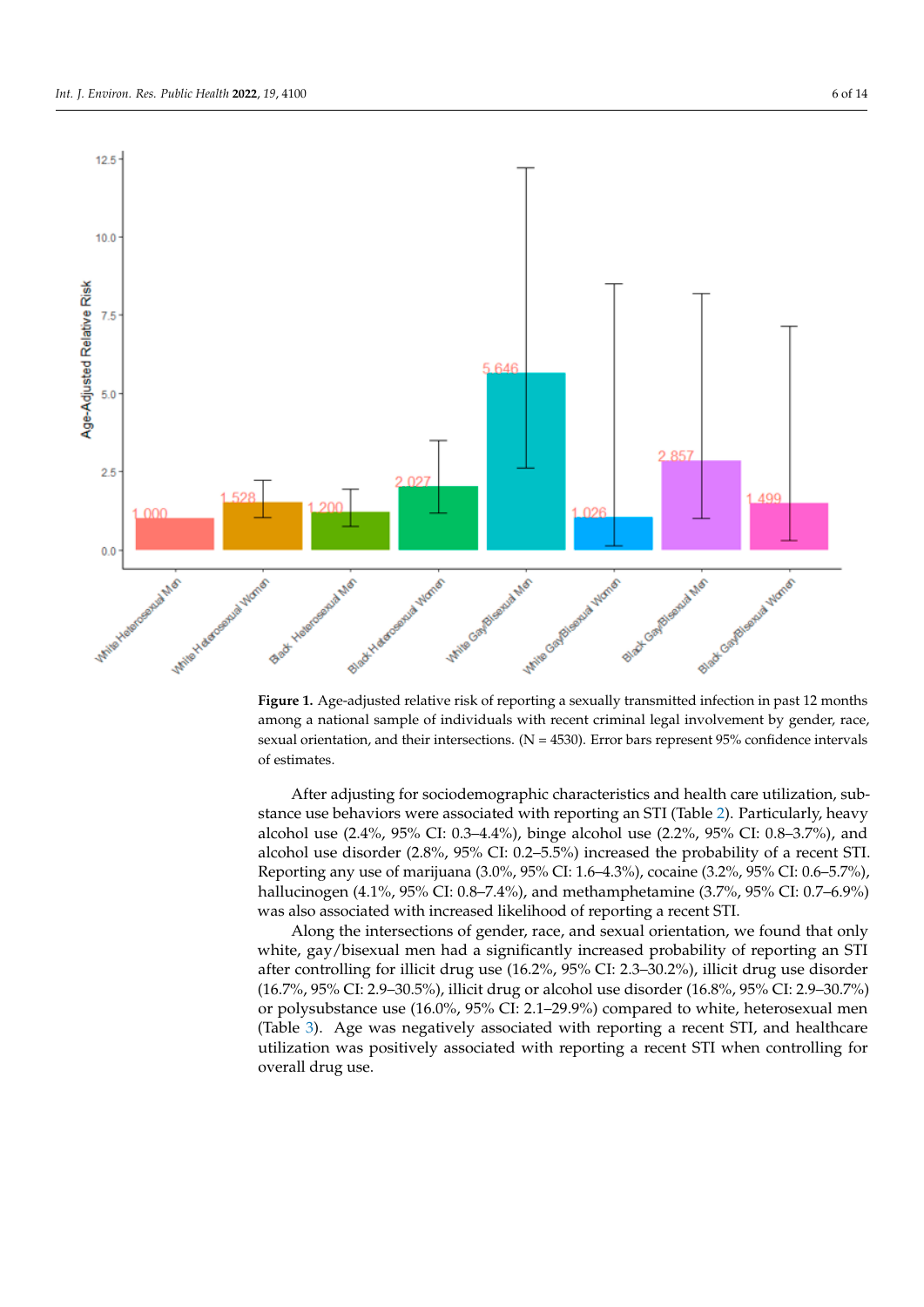| Overall Drug Use<br>Any Illicit Drug Use<br>$2.6\%$ (1.3–4.0%) ***<br><b>Illicit Drug Use Disorder</b><br>3.0% (0.2-5.7 %) *<br>Illicit Drug or Alcohol Use Disorder<br>$1.9(-0.7-4.6\%)$<br>$3.5\%$ (1.8-4.7%) ***<br>Polysubstance Use<br>Alcohol<br>Heavy Alcohol Use in Past 30 Days<br>$2.4\%$ (0.3-4.4%) *<br>Binge Alcohol Use in Past 30 Days<br>$2.2\%$ (0.8-3.7%) *<br>Alcohol Use Disorder<br>$2.8\%$ (0.2–5.5%) *<br>Marijuana<br>Any Marijuana Use<br>$3.0\%$ (1.6–4.3%) ***<br>Marijuana Use Disorder<br>$2.1\% (-3.0 - 7.2\%)$<br>Cocaine<br>Any Cocaine Use<br>$3.2\%$ (0.6–5.7%) *<br>Cocaine Use Disorder<br>$9.6(-0.4-19.6)$<br>Crack<br>Any Crack Use<br>$-0.8\%(-3.5-2.0\%)$<br>Heroin<br>Any Heroin Use<br>$3.4\%(-0.6–7.4\%)$<br>Heroin Use Disorder<br>$17.2 (-0.9 - 43.4\%)$<br>Hallucinogens<br>Any Hallucinogens Use<br>4.1% $(0.8 - 7.4\%)$ *<br>Hallucinogen Use Disorder<br>$8.7 (-2.7 - 20.1\%)$<br>Inhalants<br>Any Inhalant Use<br>$7.1\% (-1.2 - 15.4\%)$<br><b>Inhalant Use Disorder</b><br>$8.0\% (-10.7 - 26.8\%)$<br>Methamphetamine | <b>Substance Use Behaviors</b> | Average Marginal Effect (Estimate;<br>95% Confidence Interval) |  |  |  |  |
|----------------------------------------------------------------------------------------------------------------------------------------------------------------------------------------------------------------------------------------------------------------------------------------------------------------------------------------------------------------------------------------------------------------------------------------------------------------------------------------------------------------------------------------------------------------------------------------------------------------------------------------------------------------------------------------------------------------------------------------------------------------------------------------------------------------------------------------------------------------------------------------------------------------------------------------------------------------------------------------------------------------------------------------------------------------------------|--------------------------------|----------------------------------------------------------------|--|--|--|--|
|                                                                                                                                                                                                                                                                                                                                                                                                                                                                                                                                                                                                                                                                                                                                                                                                                                                                                                                                                                                                                                                                            |                                |                                                                |  |  |  |  |
|                                                                                                                                                                                                                                                                                                                                                                                                                                                                                                                                                                                                                                                                                                                                                                                                                                                                                                                                                                                                                                                                            |                                |                                                                |  |  |  |  |
|                                                                                                                                                                                                                                                                                                                                                                                                                                                                                                                                                                                                                                                                                                                                                                                                                                                                                                                                                                                                                                                                            |                                |                                                                |  |  |  |  |
|                                                                                                                                                                                                                                                                                                                                                                                                                                                                                                                                                                                                                                                                                                                                                                                                                                                                                                                                                                                                                                                                            |                                |                                                                |  |  |  |  |
|                                                                                                                                                                                                                                                                                                                                                                                                                                                                                                                                                                                                                                                                                                                                                                                                                                                                                                                                                                                                                                                                            |                                |                                                                |  |  |  |  |
|                                                                                                                                                                                                                                                                                                                                                                                                                                                                                                                                                                                                                                                                                                                                                                                                                                                                                                                                                                                                                                                                            |                                |                                                                |  |  |  |  |
|                                                                                                                                                                                                                                                                                                                                                                                                                                                                                                                                                                                                                                                                                                                                                                                                                                                                                                                                                                                                                                                                            |                                |                                                                |  |  |  |  |
|                                                                                                                                                                                                                                                                                                                                                                                                                                                                                                                                                                                                                                                                                                                                                                                                                                                                                                                                                                                                                                                                            |                                |                                                                |  |  |  |  |
|                                                                                                                                                                                                                                                                                                                                                                                                                                                                                                                                                                                                                                                                                                                                                                                                                                                                                                                                                                                                                                                                            |                                |                                                                |  |  |  |  |
|                                                                                                                                                                                                                                                                                                                                                                                                                                                                                                                                                                                                                                                                                                                                                                                                                                                                                                                                                                                                                                                                            |                                |                                                                |  |  |  |  |
|                                                                                                                                                                                                                                                                                                                                                                                                                                                                                                                                                                                                                                                                                                                                                                                                                                                                                                                                                                                                                                                                            |                                |                                                                |  |  |  |  |
|                                                                                                                                                                                                                                                                                                                                                                                                                                                                                                                                                                                                                                                                                                                                                                                                                                                                                                                                                                                                                                                                            |                                |                                                                |  |  |  |  |
|                                                                                                                                                                                                                                                                                                                                                                                                                                                                                                                                                                                                                                                                                                                                                                                                                                                                                                                                                                                                                                                                            |                                |                                                                |  |  |  |  |
|                                                                                                                                                                                                                                                                                                                                                                                                                                                                                                                                                                                                                                                                                                                                                                                                                                                                                                                                                                                                                                                                            |                                |                                                                |  |  |  |  |
|                                                                                                                                                                                                                                                                                                                                                                                                                                                                                                                                                                                                                                                                                                                                                                                                                                                                                                                                                                                                                                                                            |                                |                                                                |  |  |  |  |
|                                                                                                                                                                                                                                                                                                                                                                                                                                                                                                                                                                                                                                                                                                                                                                                                                                                                                                                                                                                                                                                                            |                                |                                                                |  |  |  |  |
|                                                                                                                                                                                                                                                                                                                                                                                                                                                                                                                                                                                                                                                                                                                                                                                                                                                                                                                                                                                                                                                                            |                                |                                                                |  |  |  |  |
|                                                                                                                                                                                                                                                                                                                                                                                                                                                                                                                                                                                                                                                                                                                                                                                                                                                                                                                                                                                                                                                                            |                                |                                                                |  |  |  |  |
|                                                                                                                                                                                                                                                                                                                                                                                                                                                                                                                                                                                                                                                                                                                                                                                                                                                                                                                                                                                                                                                                            |                                |                                                                |  |  |  |  |
|                                                                                                                                                                                                                                                                                                                                                                                                                                                                                                                                                                                                                                                                                                                                                                                                                                                                                                                                                                                                                                                                            |                                |                                                                |  |  |  |  |
|                                                                                                                                                                                                                                                                                                                                                                                                                                                                                                                                                                                                                                                                                                                                                                                                                                                                                                                                                                                                                                                                            |                                |                                                                |  |  |  |  |
|                                                                                                                                                                                                                                                                                                                                                                                                                                                                                                                                                                                                                                                                                                                                                                                                                                                                                                                                                                                                                                                                            |                                |                                                                |  |  |  |  |
|                                                                                                                                                                                                                                                                                                                                                                                                                                                                                                                                                                                                                                                                                                                                                                                                                                                                                                                                                                                                                                                                            |                                |                                                                |  |  |  |  |
|                                                                                                                                                                                                                                                                                                                                                                                                                                                                                                                                                                                                                                                                                                                                                                                                                                                                                                                                                                                                                                                                            |                                |                                                                |  |  |  |  |
|                                                                                                                                                                                                                                                                                                                                                                                                                                                                                                                                                                                                                                                                                                                                                                                                                                                                                                                                                                                                                                                                            |                                |                                                                |  |  |  |  |
|                                                                                                                                                                                                                                                                                                                                                                                                                                                                                                                                                                                                                                                                                                                                                                                                                                                                                                                                                                                                                                                                            |                                |                                                                |  |  |  |  |
|                                                                                                                                                                                                                                                                                                                                                                                                                                                                                                                                                                                                                                                                                                                                                                                                                                                                                                                                                                                                                                                                            |                                |                                                                |  |  |  |  |
| $3.7\%$ (0.7–6.9%) *                                                                                                                                                                                                                                                                                                                                                                                                                                                                                                                                                                                                                                                                                                                                                                                                                                                                                                                                                                                                                                                       | Any Methamphetamine Use        |                                                                |  |  |  |  |
| Methamphetamine Use Disorder<br>$-1.9\%$ ( $-7.6-3.8\%$ )                                                                                                                                                                                                                                                                                                                                                                                                                                                                                                                                                                                                                                                                                                                                                                                                                                                                                                                                                                                                                  |                                |                                                                |  |  |  |  |

<span id="page-6-0"></span>**Table 2.** Association Between Substance Use and Sexually Transmitted Infection in the Past 12 Months Among a National Sample of Individuals with Recent Criminal Legal Involvement (N = 6986).

 $\overline{{}^*\leq 0.05;}$  \*\*\*  $\leq 0.001.$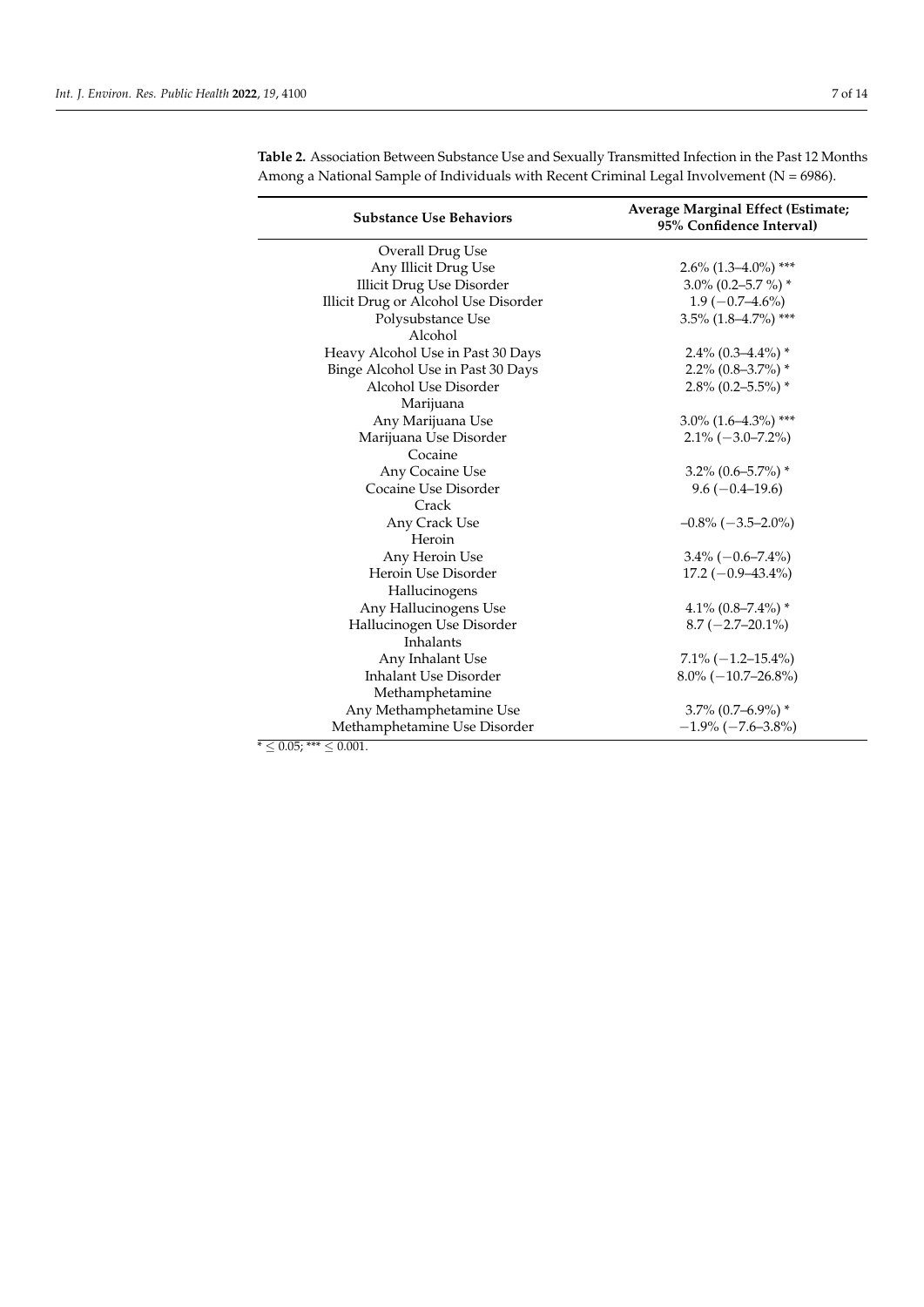|                                    |                         | <b>Average Marginal</b><br>Effect (Estimate; 95%<br>Confidence Interval) |                              | <b>Average Marginal</b><br>Effect (Estimate; 95%<br>Confidence Interval) |                                                                |                                    |                   | <b>Average Marginal</b><br><b>Effect (Estimate;</b><br>95% Confidence<br>Interval) |
|------------------------------------|-------------------------|--------------------------------------------------------------------------|------------------------------|--------------------------------------------------------------------------|----------------------------------------------------------------|------------------------------------|-------------------|------------------------------------------------------------------------------------|
|                                    | Any Illicit<br>Drug Use | $2.6\%$ (0.9-4.3%) **                                                    | Illicit Drug Use<br>Disorder | $3.3\% (-0.8 - 7.4\%)$                                                   | <b>Illicit Drug Use</b><br>Disorder or Alcohol<br>Use Disorder | $1.8\%(-0.8-4.5\%)$                | Polysubstance Use | $3.5\%$ (2.0-5.0%) ***                                                             |
| White Heterosexual<br>Men          |                         | Ref.                                                                     |                              | Ref.                                                                     |                                                                | Ref.                               |                   | Ref.                                                                               |
| White Heterosexual<br>Women        |                         | $1.2\% (-0.9-3.4\%)$                                                     |                              | $1.3\%(-0.9-3.4\%)$                                                      |                                                                | $1.3\%(-0.8-3.4\%)$                |                   | $1.4\%(-0.8-3.5\%)$                                                                |
| <b>Black Heterosexual</b><br>Women |                         | $3.3\% (-0.5 - 7.0\%)$                                                   |                              | $3.1\% (-0.6 - 6.9\%)$                                                   |                                                                | $3.2\% (-0.6 - 6.9\%)$             |                   | $3.3\% (-0.5 - 7.0\%)$                                                             |
| White GayBbisexual<br>Men          |                         | $16.2\%$ (2.3–30.1%) *                                                   |                              | $16.7\%$ (2.9-30.5%) *                                                   |                                                                | $16.8\%$ (2.9–30.7%) *             |                   | $16.0\%$ (2.1–29.9%) *                                                             |
| Age                                |                         | $-0.6\%(-1.0-0.3\%)$ ***                                                 |                              | $-0.7\%$ ( $-1.0$ - $-0.4\%$ ) ***                                       |                                                                | $-0.7\%$ ( $-1.0$ - $-0.4\%$ ) *** |                   | $-0.6\%$ ( $-0.9$ $-0.3\%$ )                                                       |
| Metropolitan Status                |                         | $-0.0\%(-0.8-0.8\%)$                                                     |                              | $-0.0\%$ ( $-0.9-0.7\%$ )                                                |                                                                | $-0.1\%$ ( $-0.9-0.7\%$ )          |                   | $-0.0\%$ ( $-0.8-0.8\%$ )                                                          |
| <b>Education Level</b>             |                         | $0.1\%(-0.4-0.5\%)$                                                      |                              | $0.0\% (-0.4 - 0.5\%)$                                                   |                                                                | $0.1\% (-0.4 - 0.5\%)$             |                   | $0.1\% (-0.4 - 0.5\%)$                                                             |
| <b>Marital Status</b>              |                         | $-0.2\%$ ( $-0.8-0.5\%$ )                                                |                              | $-0.1\%$ ( $-0.7-0.6\%$ )                                                |                                                                | $-0.1\%$ (-0.7-0.6%)               |                   | $-0.2\%$ (-0.9-0.4%)                                                               |
| Healthcare<br>Utilization          |                         | $0.3\%$ (0.1 - 0.6%) *                                                   |                              | $0.3\%$ (0.1 – 0.6%) *                                                   |                                                                | $0.3\%$ (0.1–0.6%) *               |                   | $0.3\%$ (0.0–0.6%) *                                                               |
| <b>Poverty Status</b>              |                         | $-0.1\% (-1.1 - 0.8)$                                                    |                              | $-0.2\%$ ( $-1.1$ $-0.7\%$ )                                             |                                                                | $-0.1(-0.3-0.1)$                   |                   | $-0.2\%(-1.1-0.8\%)$                                                               |

**Table 3.** Role of Gender, Race, and Sexual Orientation in the Association between Overall Drug Use Behaviors and Sexually-Trazsmitted Infection among a National Sample of Individuals with Recent Criminal Legal Involvement (N = 4530)  $^1$ .

<span id="page-7-0"></span> $*\leq 0.05$ ;  $^{**}$   $\leq 0.01$ ,  $^{***}$   $\leq 0.001$ .  $^{1}$  In our model, we included our four primary substance use variables (any illicit drug use, illicit drug use disorder, illicit drug use disorder or alcohol use disorder, and polysubstance use) as covariates in each of the four regressions alongside age, metropolitan status, education level, marital status, healthcare utilization, and poverty status. Our outcome remained self-reported STI in the past 12 months while our variable of interest was the intersectional social groups (i.e., white, heterosexual men; white heterosexual women; Black heterosexual women; and white gay/bisexual men).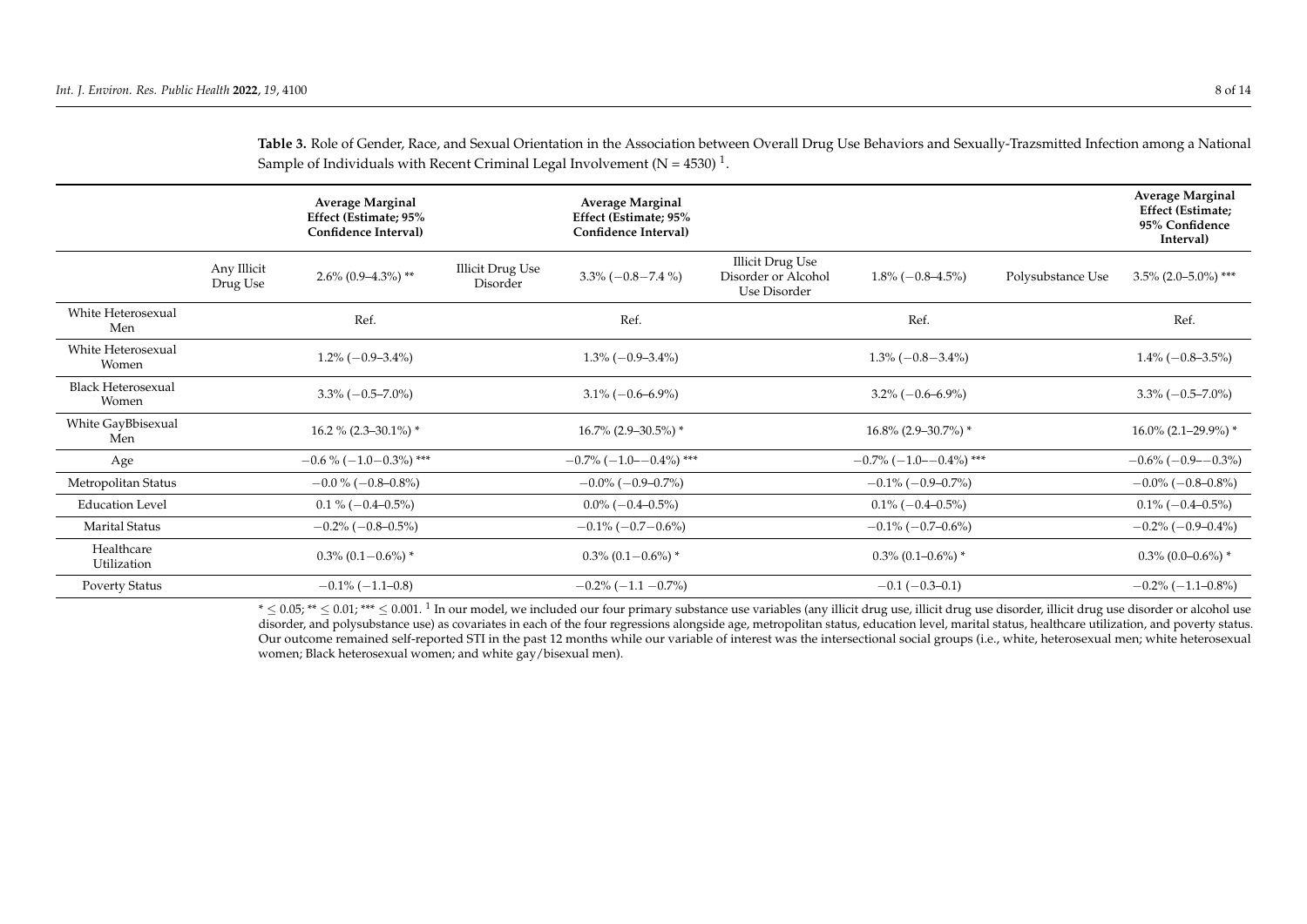# **4. Discussion**

Our findings contribute to a growing literature in understanding how health behaviors and outcomes among individuals with criminal legal involvement vary along the intersections of gender, race, and sexual orientation. We document increased risks of reporting an STI in a nationally representative sample of individuals with recent criminal legal involvement, particularly among white, heterosexual women; Black, heterosexual women; and white, gay/bisexual men. Interestingly, we did not find heightened risk of reporting an STI among Black, gay/bisexual men with recent criminal legal involvement, despite evidence documenting increased risk of STI/HIV among Black, gay/bisexual men [\[46](#page-12-5)[,47\]](#page-12-6). One explanation could be that Black, gay/bisexual men just released from incarceration face unique individual and structural barriers, such as experiences of racism, that decrease their likelihood of obtaining STI testing [\[48\]](#page-12-7). Particularly, we found that healthcare utilization significantly predicted STI reporting in this sample, so it may be that Black gay/bisexual men are not able to engage with the healthcare system in ways that facilitate STI testing upon release from incarceration, which is particularly imperative since many STIs are asymptomatic.

This study, using an intersectional lens, also highlights several points of interventions for individuals with recent criminal legal involvement. First, substance use behaviors were consistently associated with increased risk of reporting a recent STI. A plausible mechanism for this relationship includes substance use leading to lower condom use and multiple partners, which is compounded by the increase in sexual risk behaviors and discordant partnerships of those recently leaving incarceration [\[49](#page-12-8)[–51\]](#page-12-9). Particularly, our findings highlight unhealthy alcohol use behaviors, which are often overlooked, as consistently associated with increased STI risk among individuals with recent criminal justice involvement. A study of 530 women recently involved in the criminal legal system found that on days with alcohol use, the odds of condomless sex were 2.80 times higher (95% CI: 2.09–3.74) than on days without alcohol use [\[52\]](#page-12-10). More interventions may be warranted specifically targeting unhealthy alcohol consumption behaviors, alongside other substance use disorders, following incarceration. For example, a randomized trial of 100 individuals living with HIV and alcohol use disorders found that those prescribed naltrexone pre-release from incarceration for at least 12 weeks had significantly improved alcohol behaviors than those who received a placebo [\[53\]](#page-12-11). Our findings further validate the importance of current research, addressing substance use behaviors following incarceration with potential for reducing the burden of STIs [\[54](#page-12-12)[–56\]](#page-12-13).

Our findings are consistent with literature regarding sexual health and substance use behaviors among sexual minorities and by gender [\[57\]](#page-12-14). Structural inequities contribute to stereotypes that inform behaviors and discrimination—including homophobia and sexism that place these groups in vulnerable positions. For example, experiences of discrimination have been shown to be associated with more substance use and sexual risk behaviors among sexual minority individuals [\[58,](#page-12-15)[59\]](#page-12-16). Further, in the general population, Black, heterosexual women have the highest STI/HIV rates compared to heterosexual women from other racial groups [\[60\]](#page-12-17). Previous work has demonstrated that structural racism plays a key role in producing worse sexual health outcomes and substance use behaviors as well as inequitable access to treatment access among Black individuals [\[37,](#page-11-15)[61–](#page-12-18)[65\]](#page-13-0). Here, we find that white and Black, heterosexual women with recent criminal legal involvement also have elevated risk for reporting an STI, but that their risk of reporting an STI is diminished once overall substance use is controlled for. This finding suggests that substance use and sexual health interventions specifically designed for individuals with these lived experiences, such as Seeking Safety and the SISTA Project, could be particularly impactful for white and Black, heterosexual women leaving incarceration [\[66](#page-13-1)[–68\]](#page-13-2). Further, addressing root causes of substance use, including poverty and trauma, and treatment post-release may be important in reducing STI risk in this population. Past work has highlighted that women often do not access substance use treatment post-release given barriers such as insurance coverage and financial insecurity, suggesting that such services should be easily accessible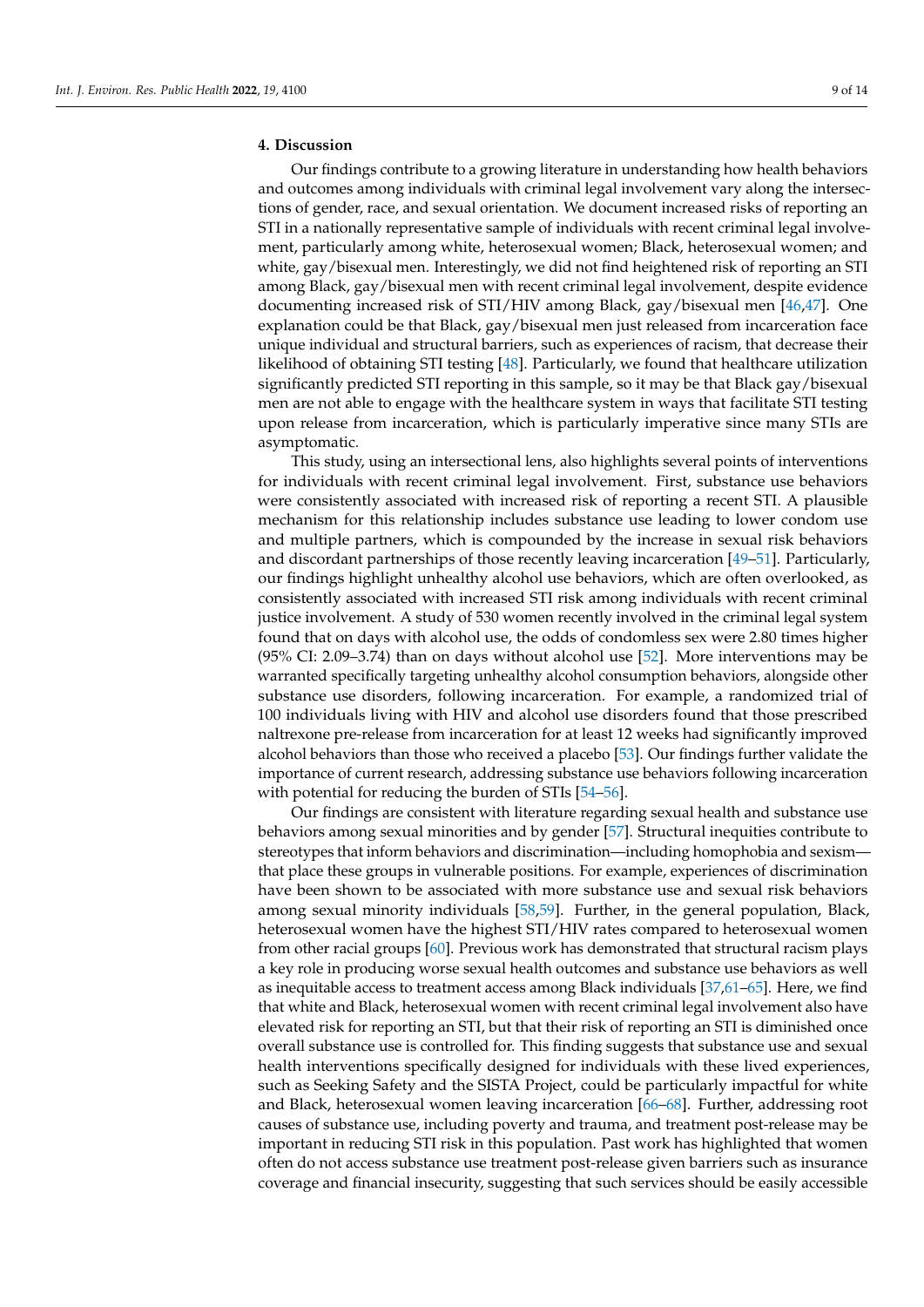and guided by trauma-informed care [\[69](#page-13-3)[–71\]](#page-13-4). Further, places that provide substance use treatment could be an avenue for integrating sexual health services, such as STI testing and access to pre-exposure prophylaxis (PrEP), for those leaving incarceration.

We also find that individual-level factors, such as substance use behaviors, may play a more limited role in explaining elevated STI risk among certain subpopulations. White, gay/bisexual men with recent criminal legal involvement were more likely to report a recent STI despite controlling for substance use behaviors. While access to substance use treatment remains important for white, gay/bisexual men leaving incarceration, other efforts such as educational programs focused on healthy sexual behaviors, HIV/STI screening interventions, and care continuum interventions to reduce sexual risk are needed for this subpopulation [\[72\]](#page-13-5). Our findings also suggest that additional research focused on contextual factors, including structural homophobia, may be warranted. A study of 450 young men who have sex with men found a primary syndemic construct of substance use behaviors, experiences of violence, and internalizing mental health conditions to be predictive of the number of condomless anal sex partners among white participants, but not among Latino or Black participants, suggesting the relationship between substance use and HIV/STI risk may operate uniquely for white sexual minority men [\[73\]](#page-13-6). Data from 174,209 men who have sex with men across Europe found that those living in countries with higher structural stigma against sexual minorities engage in riskier sexual behaviors, such as rarely using condoms, compared to those living in countries with lower structural stigma [\[74\]](#page-13-7).

There are limitations to our study. Given the variables in NSDUH, we are unable to assess to what degree individuals are involved in the criminal legal system. Next, while we consider gender, race, and sexual orientation, there are other identities that may influence substance use and sexual behaviors post-release from incarceration, including age and socioeconomic class. Sample size and power issues prevent us from investigating the intersections of more than three identities, but additional research is needed to investigate further the influence of other subgroups of the identities included in our analysis (e.g., Native American) as well as other social identities (e.g., age). Relatedly, our ability to examine gender, race, and sexual orientation was restricted by the NSDUH survey questions, which had limited response options for assessing diverse gender identities (e.g., transgender) and sexual orientations (e.g., pansexuality). Notably, in our analysis, we grouped together lesbian and bisexual women with recent criminal legal involvement, due to sample size concerns, though it should be noted that these groups may engage in sexual acts that differ regarding risk, and future research is warranted, especially given that 33.3% of women within prisons identify as lesbian or bisexual [\[6\]](#page-10-5). Future work should consider further disaggregating sexual minority individuals into subpopulations. Respondents self-reported an STI diagnosis, which may be susceptible to bias, in lieu of diagnostic test results. We also excluded some respondents (less than 4%) due to missingness of variable information, which could lead to bias. Lastly, the NSDUH does not include individuals institutionalized within prisons, jails, nor individuals experiencing houselessness, a population heavily impacted by incarceration, which may underestimate the true associations.

### **5. Conclusions**

Among those with recent criminal legal involvement, the relationship between substance use and STI risk varies along the intersections of gender, race, and sexual orientation. Findings from this study are meant to demonstrate the importance of targeting individuals with criminal justice involvement through an intersectional lens and understanding their needs to improve sexual health outcomes. Given our findings, intervention and prevention programming should target Black and white heterosexual women and white, gay, or bisexual, men following incarceration.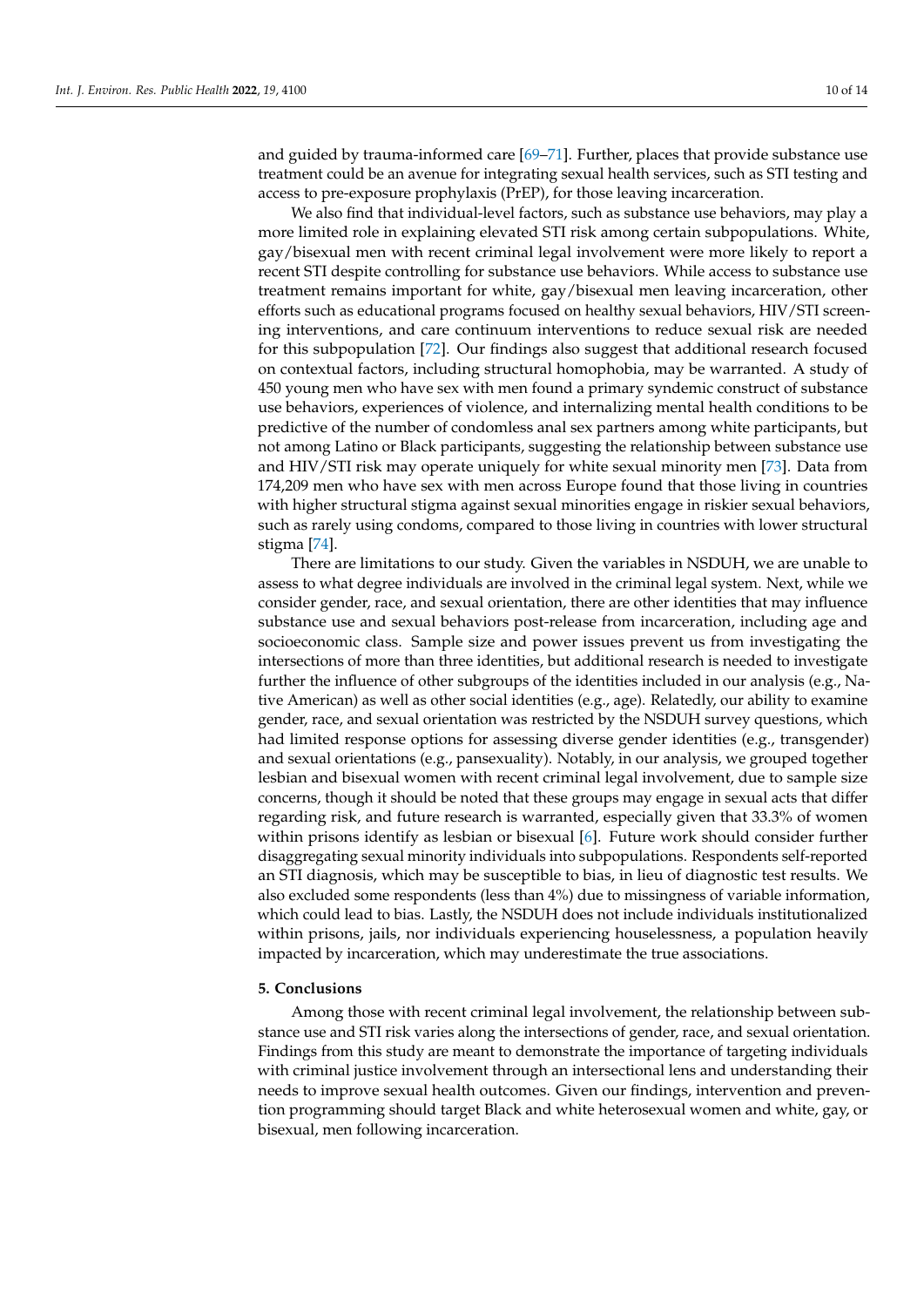**Author Contributions:** Conceptualization: T.D.H., I.O., E.A.W.; Methodology: T.D.H., I.O., E.A.W.; Software: T.D.H.; Validation: T.D.H., I.O., E.A.W.; Formal Analysis: T.D.H.; Investigation: T.D.H., I.O., E.A.W.; Resources: T.D.H., I.O., E.A.W.; Data Curation: T.D.H., E.A.W.; Writing—Original Draft Preparation: T.D.H., I.O., E.A.W.; Writing—Review & Editing: T.D.H., I.O., E.A.W.; Visualization: T.D.H.; Supervision: E.A.W.; Project Administration: T.D.H.; Funding Acquisition: none. All authors have read and agreed to the published version of the manuscript.

**Funding:** Ijeoma Opara received funding through the National Institutes of Health Early Independence Award, (DP5OD029636, PI: Ijeoma Opara, Ph.D).All authors contributed critically to the final manuscript and gave their approval for publication.

**Institutional Review Board Statement:** Our use of publicly available, deidentified data exempted this study from review according to Yale University Institutional Review Board policies.

**Data Availability Statement:** Publicly available date from the National Survey on Drug Use and Health can be accessed at the following: National Survey on Drug Use and Health [\(rti.org\)](rti.org), last accessed on 30 December 2021.

**Conflicts of Interest:** The authors declare no conflict of interests.

## **Abbreviations**

| DSM IV | Diagnostic and Statistical Manual of Mental Disorders, 4th edition |
|--------|--------------------------------------------------------------------|
| HIV    | Human immunodeficiency virus                                       |
| NSDUH  | National Survey on Drug Use and Health                             |
| PrEP   | Pre-exposure prophylaxis                                           |
| STI    | Sexually transmitted infection                                     |
| U.S.   | <b>United States</b>                                               |
|        |                                                                    |

## **References**

- <span id="page-10-0"></span>1. Sawyey, W.; Wagner, P. *Mass Incarceration: The Whole Pie 2020*; Prison Policy Initiative: Northampton, MA, USA, 2020.
- <span id="page-10-2"></span><span id="page-10-1"></span>2. Kaeble, D.; Alper, M. *Probation and Parole in the United States, 2017–2018*; U.S. Department of Justice: Washington, DC, USA, 2020. 3. The Sentencing Project. *Report of the Sentencing Project to the United Nations Human Rights Committee: Regarding Racial Disparities in the United States Criminal Justice System*; The Sentencing Project: Washington, DC, USA, 2013.
- <span id="page-10-3"></span>4. Grant, J.M.; Mottet, L.A.; Tanis, J.; Harrison, J.; Herman, J.L.; Keisling, M. *Injustice at Every Turn: A Report of the National Transgender Discrimination Survey*; National Center for Transgender Equality and National Gay and Lesbian Task Force: Washington, DC, USA, 2011.
- <span id="page-10-4"></span>5. Lane, J. An Overview: What We Know About Incarcerated Women and Girls. In *Women and Prison*; Springer: Berlin/Heidelberg, Germany, 2020; pp. 1–13.
- <span id="page-10-5"></span>6. Meyer, I.H.; Flores, A.R.; Stemple, L.; Romero, A.P.; Wilson, B.D.; Herman, J.L. Incarceration Rates and Traits of Sexual Minorities in the United States: National Inmate Survey, 2011–2012. *Am. J. Public Health* **2017**, *107*, 267–273. [\[CrossRef\]](http://doi.org/10.2105/AJPH.2016.303576)
- <span id="page-10-6"></span>7. Abbott, P.; Davison, J.; Magin, P.J.; Hu, W. 'If they're your doctor, they should care about you': Women on release from prison and general practitioners. *Aust. Fam. Physician* **2016**, *45*, 728–732.
- 8. Visher, C.A.; Bakken, N.W. Reentry challenges facing women with mental health problems. *Women Health* **2014**, *54*, 768–780. [\[CrossRef\]](http://doi.org/10.1080/03630242.2014.932889) [\[PubMed\]](http://www.ncbi.nlm.nih.gov/pubmed/25190220)
- 9. Harvey, T.D.; Keene, D.E.; Pachankis, J.E. Minority stress, psychosocial health, and survival among gay and bisexual men before, during, and after incarceration. *Soc. Sci. Med.* **2021**, *272*, 113735. [\[CrossRef\]](http://doi.org/10.1016/j.socscimed.2021.113735) [\[PubMed\]](http://www.ncbi.nlm.nih.gov/pubmed/33561571)
- <span id="page-10-7"></span>10. Donohue, G.; McCann, E.; Brown, M. Views and Experiences of LGBTQ+ People in Prison Regarding Their Psychosocial Needs: A Systematic Review of the Qualitative Research Evidence. *Int. J. Environ. Res. Public Health* **2021**, *18*, 9335. [\[CrossRef\]](http://doi.org/10.3390/ijerph18179335)
- <span id="page-10-8"></span>11. Khan, M.R.; Brewer, R.; Abrams, J.; Mazumdar, M.; Scheidell, J.D.; Feelemyer, J.; Dyer, T.V.; Turpin, R.E.; Hucks-Ortiz, C.; Gaydos, C.A.; et al. Incarceration and Sexual Risk Behavior and Incident STI/HIV in HPTN 061: Differences by Study City and among Black Sexual Minority Men who have Sex with Men, Black Sexual Minority Men who have Sex with Men and Women, and Black Transgender Women. *Sex. Transm. Dis.* **2021**, *49*, 284–296. [\[CrossRef\]](http://doi.org/10.1097/OLQ.0000000000001594)
- 12. Knittel, A.K.; Rudolph, J.E.; Shook-Sa, B.E.; Edmonds, A.; Ramirez, C.; Cohen, M.; Taylor, T.; Adedimeji, A.; Michel, K.G.; Milam, J.; et al. Self-Reported Sexually Transmitted Infections After Incarceration in Women with or at Risk for HIV in the United States, 2007–2017. *J. Womens Health* **2021**, *31*, 382–390. [\[CrossRef\]](http://doi.org/10.1089/jwh.2021.0215)
- <span id="page-10-9"></span>13. Stein, M.D.; Caviness, C.M.; Anderson, B.J. Incidence of sexually transmitted infections among hazardously drinking women after incarceration. *Womens Health Issues* **2012**, *22*, e1–e7. [\[CrossRef\]](http://doi.org/10.1016/j.whi.2011.05.005)
- <span id="page-10-10"></span>14. Wiehe, S.E.; Rosenman, M.B.; Aalsma, M.C.; Scanlon, M.L.; Fortenberry, J.D. Epidemiology of Sexually Transmitted Infections Among Offenders Following Arrest or Incarceration. *Am. J. Public Health* **2015**, *105*, e26–e32. [\[CrossRef\]](http://doi.org/10.2105/AJPH.2015.302852)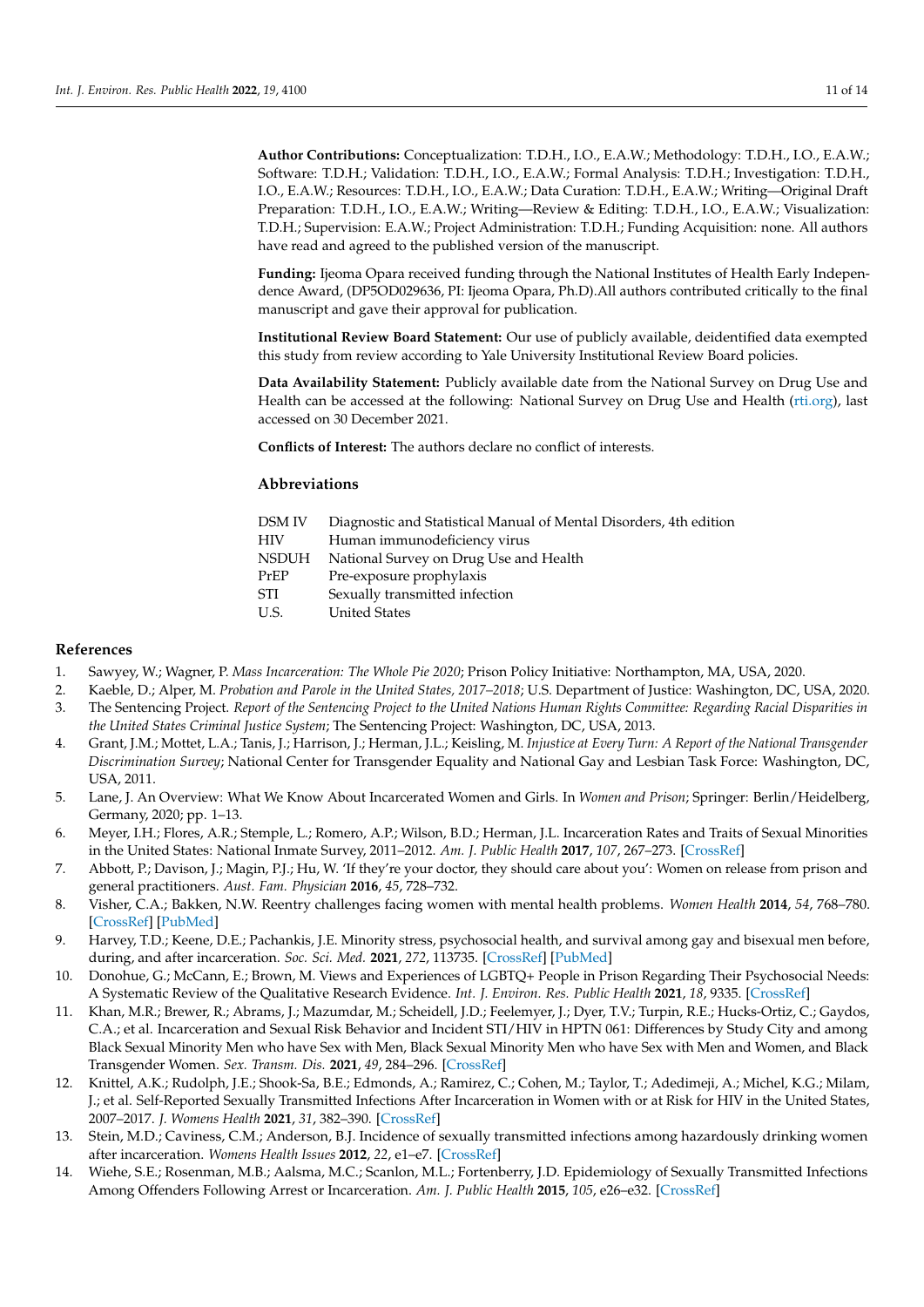- <span id="page-11-0"></span>15. Adams, L.M.; Kendall, S.; Smith, A.; Quigley, E.; Stuewig, J.B.; Tangney, J.P. HIV risk behaviors of male and female jail inmates prior to incarceration and one year post-release. *AIDS Behav.* **2013**, *17*, 2685–2694. [\[CrossRef\]](http://doi.org/10.1007/s10461-011-9990-2) [\[PubMed\]](http://www.ncbi.nlm.nih.gov/pubmed/21779954)
- <span id="page-11-1"></span>16. Khan, M.R.; Wohl, D.A.; Weir, S.S.; Adimora, A.A.; Moseley, C.; Norcott, K.; Duncan, J.; Kaufman, J.S.; Miller, W.C. Incarceration and risky sexual partnerships in a southern US city. *J. Urban Health* **2008**, *85*, 100–113. [\[CrossRef\]](http://doi.org/10.1007/s11524-007-9237-8) [\[PubMed\]](http://www.ncbi.nlm.nih.gov/pubmed/18027088)
- 17. Wise, A.; Finlayson, T.; Sionean, C.; Paz-Bailey, G. Incarceration, HIV Risk-Related Behaviors, and Partner Characteristics Among Heterosexual Men at Increased Risk of HIV Infection, 20 US Cities. *Public Health Rep.* **2019**, *134*, 63s–70s. [\[CrossRef\]](http://doi.org/10.1177/0033354919833435) [\[PubMed\]](http://www.ncbi.nlm.nih.gov/pubmed/31059417)
- 18. Wise, A.; Finlayson, T.; Nerlander, L.; Sionean, C.; Paz-Bailey, G. Incarceration, Sexual Risk-Related Behaviors, and HIV Infection Among Women at Increased Risk of HIV Infection, 20 United States Cities. *JAIDS J. Acquir. Immune Defic. Syndr.* **2017**, *75* (Suppl. 3), S261–S267. [\[CrossRef\]](http://doi.org/10.1097/QAI.0000000000001401)
- <span id="page-11-3"></span>19. Khan, M.R.; McGinnis, K.A.; Grov, C.; Scheidell, J.D.; Hawks, L.; Edelman, E.J.; Fiellin, D.A.; McInnes, D.K.; Braithwaite, R.S.; Justice, A.C.; et al. Past year and prior incarceration and HIV transmission risk among HIV-positive men who have sex with men in the US. *AIDS Care* **2019**, *31*, 349–356. [\[CrossRef\]](http://doi.org/10.1080/09540121.2018.1499861) [\[PubMed\]](http://www.ncbi.nlm.nih.gov/pubmed/30064277)
- 20. Brinkley-Rubinstein, L.; Parker, S.; Gjelsvik, A.; Mena, L.; Chan, P.A.; Harvey, J.; Marshall, B.; Beckwith, C.G.; Rose, J.; Riggins, R.; et al. Condom use and incarceration among STI clinic attendees in the Deep South. *BMC Public Health* **2016**, *16*, 971. [\[CrossRef\]](http://doi.org/10.1186/s12889-016-3590-z)
- <span id="page-11-2"></span>21. Valera, P.; Epperson, M.; Daniels, J.; Ramaswamy, M.; Freudenberg, N. Substance use and HIV-risk behaviors among young men involved in the criminal justice system. *Am. J. Drug Alcohol Abus.* **2009**, *35*, 43–47. [\[CrossRef\]](http://doi.org/10.1080/00952990802342923)
- <span id="page-11-4"></span>22. Binswanger, I.A.; Stern, M.F.; Deyo, R.A.; Heagerty, P.J.; Cheadle, A.; Elmore, J.G.; Koepsell, T.D. Release from prison—A high risk of death for former inmates. *N. Engl. J. Med.* **2007**, *356*, 157–165. [\[CrossRef\]](http://doi.org/10.1056/NEJMsa064115) [\[PubMed\]](http://www.ncbi.nlm.nih.gov/pubmed/17215533)
- 23. Chamberlain, A.; Nyamu, S.; Aminawung, J.; Wang, E.A.; Shavit, S.; Fox, A.D. Illicit substance use after release from prison among formerly incarcerated primary care patients: A cross-sectional study. *Addict. Sci. Clin. Pract.* **2019**, *14*, 7. [\[CrossRef\]](http://doi.org/10.1186/s13722-019-0136-6)
- 24. Des Jarlais, D.C.; Arasteh, K.; McKnight, C.; Hagan, H.; Perlman, D.C.; Semaan, S. Associations between herpes simplex virus type 2 and HCV With HIV among injecting drug users in New York City: The current importance of sexual transmission of HIV. *Am. J. Public Health* **2011**, *101*, 1277–1283. [\[CrossRef\]](http://doi.org/10.2105/AJPH.2011.300130) [\[PubMed\]](http://www.ncbi.nlm.nih.gov/pubmed/21566021)
- 25. Leigh, B.C.; Vanslyke, J.G.; Hoppe, M.J.; Rainey, D.T.; Morrison, D.M.; Gillmore, M.R. Drinking and condom use: Results from an event-based daily diary. *AIDS Behav.* **2008**, *12*, 104–112. [\[CrossRef\]](http://doi.org/10.1007/s10461-007-9216-9)
- 26. Calsyn, D.A.; Baldwin, H.; Niu, X.; Crits-Christoph, P.; Hatch-Maillette, M.A. Sexual risk behavior and sex under the influence: An event analysis of men in substance abuse treatment who have sex with women. *Am. J. Addict.* **2011**, *20*, 250–256. [\[CrossRef\]](http://doi.org/10.1111/j.1521-0391.2011.00123.x)
- <span id="page-11-5"></span>27. Sherman, J.P.; Dyar, C.; Morgan, E. Substance use treatment partially mitigates association between methamphetamine use and STI risk: Findings from the NSDUH cohort. *Sex. Transm. Infect.* **2021**. [\[CrossRef\]](http://doi.org/10.1136/sextrans-2021-055004) [\[PubMed\]](http://www.ncbi.nlm.nih.gov/pubmed/33952681)
- <span id="page-11-6"></span>28. Bland, S.E.; Mimiaga, M.J.; Reisner, S.L.; White, J.M.; Driscoll, M.A.; Isenberg, D.; Cranston, K.; Mayer, K.H. Sentencing risk: History of incarceration and HIV/STD transmission risk behaviours among Black men who have sex with men in Massachusetts. *Cult. Health Sex.* **2012**, *14*, 329–345. [\[CrossRef\]](http://doi.org/10.1080/13691058.2011.639902) [\[PubMed\]](http://www.ncbi.nlm.nih.gov/pubmed/22150578)
- <span id="page-11-7"></span>29. Friedman, S.R.; Cooper, H.L.; Osborne, A.H. Structural and social contexts of HIV risk Among African Americans. *Am. J. Public Health* **2009**, *99*, 1002–1008. [\[CrossRef\]](http://doi.org/10.2105/AJPH.2008.140327) [\[PubMed\]](http://www.ncbi.nlm.nih.gov/pubmed/19372519)
- <span id="page-11-8"></span>30. Severe, M.; Scheidell, J.D.; Dyer, T.V.; Brewer, R.A.; Negri, A.; Turpin, R.E.; Young, K.E.; Hucks-Ortiz, C.; Cleland, C.M.; Mayer, K.H.; et al. Lifetime Burden of Incarceration and Violence, Internalized Homophobia, and HIV/STI Risk Among Black Men Who Have Sex with Men in the HPTN 061 Study. *AIDS Behav.* **2021**, *25*, 1507–1517. [\[CrossRef\]](http://doi.org/10.1007/s10461-020-02989-w)
- <span id="page-11-9"></span>31. Wiehe, S.E.; Barai, N.; Rosenman, M.B.; Aalsma, M.C.; Scanlon, M.L.; Fortenberry, J.D. Test positivity for chlamydia, gonorrhea and syphilis infection among a cohort of individuals released from jail in Marion County, Indiana. *Sex. Transm. Dis.* **2015**, *42*, 30. [\[CrossRef\]](http://doi.org/10.1097/OLQ.0000000000000224) [\[PubMed\]](http://www.ncbi.nlm.nih.gov/pubmed/25504298)
- <span id="page-11-10"></span>32. Bowleg, L. The problem with the phrase women and minorities: Intersectionality—An important theoretical framework for public health. *Am. J. Public Health* **2012**, *102*, 1267–1273. [\[CrossRef\]](http://doi.org/10.2105/AJPH.2012.300750)
- <span id="page-11-11"></span>33. Cho, S.; Crenshaw, K.W.; McCall, L. Toward a field of intersectionality studies: Theory, applications, and praxis. *Signs J. Women Cult. Soc.* **2013**, *38*, 785–810. [\[CrossRef\]](http://doi.org/10.1086/669608)
- <span id="page-11-12"></span>34. Abuse, S.; Administration, M.H.S. *2015 National Survey on Drug Use and Health*; Public Use File Codebook; Substance Abuse and Mental Health Data Archive: Rockville, MD, USA, 2016.
- <span id="page-11-13"></span>35. Keppel, K.G. Ten largest racial and ethnic health disparities in the United States based on Healthy People 2010 Objectives. *Am. J. Epidemiol.* **2007**, *166*, 97–103. [\[CrossRef\]](http://doi.org/10.1093/aje/kwm044)
- <span id="page-11-14"></span>36. Wood, S.M.; Salas-Humara, C.; Dowshen, N.L. Human immunodeficiency virus, other sexually transmitted infections, and sexual and reproductive health in lesbian, gay, bisexual, transgender youth. *Pediatric Clin.* **2016**, *63*, 1027–1055. [\[CrossRef\]](http://doi.org/10.1016/j.pcl.2016.07.006) [\[PubMed\]](http://www.ncbi.nlm.nih.gov/pubmed/27865332)
- <span id="page-11-15"></span>37. Bailey, Z.D.; Krieger, N.; Agénor, M.; Graves, J.; Linos, N.; Bassett, M.T. Structural racism and health inequities in the USA: Evidence and interventions. *Lancet* **2017**, *389*, 1453–1463. [\[CrossRef\]](http://doi.org/10.1016/S0140-6736(17)30569-X)
- <span id="page-11-16"></span>38. Md, W.M. *Diagnostic and Statistical Manual of Mental Disorders*, 4th ed.; American Psychiatric Publishing, Inc.: Arlington, VA, USA, 1994.
- <span id="page-11-17"></span>39. Kreisel, K.M.; Spicknall, I.H.; Gargano, J.W.; Lewis, F.M.T.; Lewis, R.M.; Markowitz, L.E.; Roberts, H.; Johnson, A.S.; Song, R.; Cyr, S.B.S.; et al. Sexually Transmitted Infections Among US Women and Men: Prevalence and Incidence Estimates, 2018. *Sex. Transm. Dis.* **2021**, *48*, 208–214. [\[CrossRef\]](http://doi.org/10.1097/OLQ.0000000000001355)
- <span id="page-11-18"></span>40. Schisterman, E.F.; Cole, S.R.; Platt, R.W. Overadjustment bias and unnecessary adjustment in epidemiologic studies. *Epidemiology* **2009**, *20*, 488–495. [\[CrossRef\]](http://doi.org/10.1097/EDE.0b013e3181a819a1)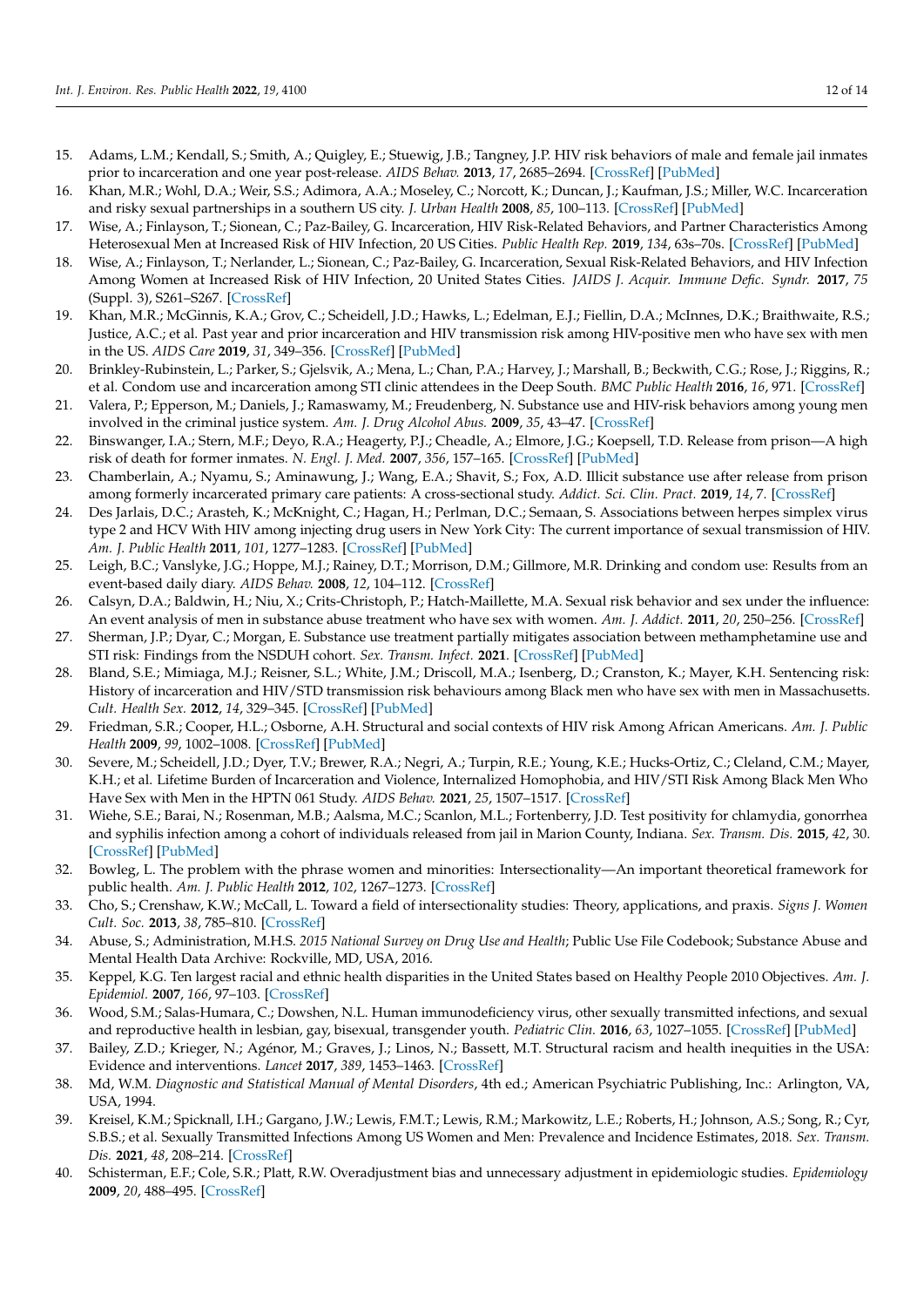- <span id="page-12-0"></span>41. Bauer, G.R. Incorporating intersectionality theory into population health research methodology: Challenges and the potential to advance health equity. *Soc. Sci. Med.* **2014**, *110*, 10–17. [\[CrossRef\]](http://doi.org/10.1016/j.socscimed.2014.03.022) [\[PubMed\]](http://www.ncbi.nlm.nih.gov/pubmed/24704889)
- <span id="page-12-1"></span>42. Parker, T. *Rural-Urban Contiuum Codes*; U.S. Department of Agriculture: Washington, DC, USA, 2013.
- <span id="page-12-2"></span>43. Zou, G. A modified poisson regression approach to prospective studies with binary data. *Am. J. Epidemiol.* **2004**, *159*, 702–706. [\[CrossRef\]](http://doi.org/10.1093/aje/kwh090) [\[PubMed\]](http://www.ncbi.nlm.nih.gov/pubmed/15033648)
- <span id="page-12-3"></span>44. Norton, E.C.; Dowd, B.E.; Maciejewski, M.L. Marginal Effects-Quantifying the Effect of Changes in Risk Factors in Logistic Regression Models. *JAMA* **2019**, *321*, 1304–1305. [\[CrossRef\]](http://doi.org/10.1001/jama.2019.1954)
- <span id="page-12-4"></span>45. R Core Team. *R: A Language and Environment for Statistical Computing*; R Foundation for Statistical Computing: Vienna, Austria, 2021. Available online: <https://www.R-project.org/> (accessed on 11 January 2022).
- <span id="page-12-5"></span>46. Watson, R.J.; Collibee, C.; Maksut, J.L.; Earnshaw, V.A.; Rucinski, K.; Eaton, L. High levels of undiagnosed rectal STIs suggest that screening remains inadequate among Black gay, bisexual and other men who have sex with men. *Sex. Transm. Infect.* **2021**, *98*, 125–127. [\[CrossRef\]](http://doi.org/10.1136/sextrans-2020-054563)
- <span id="page-12-6"></span>47. Mustanski, B.; Morgan, E.; D'Aquila, R.; Birkett, M.; Janulis, P.; Newcomb, M.E. Individual and Network Factors Associated with Racial Disparities in HIV among Young Men Who Have Sex with Men: Results from the RADAR Cohort Study. *JAIDS J. Acquir. Immune Defic. Syndr.* **2019**, *80*, 24–30. [\[CrossRef\]](http://doi.org/10.1097/QAI.0000000000001886)
- <span id="page-12-7"></span>48. Turpin, R.; Khan, M.; Scheidell, J.; Feelemyer, J.; Hucks-Ortiz, C.; Abrams, J.; Cleland, C.; Mayer, K.; Dyer, T. Estimating the Roles of Racism and Homophobia in HIV Testing Among Black Sexual Minority Men and Transgender Women with a History of Incarceration in the HPTN 061 Cohort. *AIDS Educ. Prev.* **2021**, *33*, 143–157. [\[CrossRef\]](http://doi.org/10.1521/aeap.2021.33.2.143)
- <span id="page-12-8"></span>49. Feaster, D.J.; Parish, C.L.; Gooden, L.; Matheson, T.; Castellon, P.C.; Duan, R.; Pan, Y.; Haynes, L.F.; Schackman, B.R.; Malotte, C.K.; et al. Substance use and STI acquisition: Secondary analysis from the AWARE study. *Drug Alcohol Depend.* **2016**, *169*, 171–179. [\[CrossRef\]](http://doi.org/10.1016/j.drugalcdep.2016.10.027)
- 50. Scott-Sheldon, L.A.; Carey, M.P.; Vanable, P.A.; Senn, T.E.; Coury-Doniger, P.; Urban, M.A. Alcohol consumption, drug use, and condom use among STD clinic patients. *J. Stud. Alcohol Drugs* **2009**, *70*, 762–770. [\[CrossRef\]](http://doi.org/10.15288/jsad.2009.70.762) [\[PubMed\]](http://www.ncbi.nlm.nih.gov/pubmed/19737501)
- <span id="page-12-9"></span>51. Khan, M.R.; Bolyard, M.; Sandoval, M.; Mateu-Gelabert, P.; Krauss, B.; Aral, S.O.; Friedman, S.R. Social and behavioral correlates of sexually transmitted infection- and HIV-discordant sexual partnerships in Bushwick, Brooklyn, New York. *JAIDS J. Acquir. Immune Defic. Syndr.* **2009**, *51*, 470–485. [\[CrossRef\]](http://doi.org/10.1097/QAI.0b013e3181a2810a)
- <span id="page-12-10"></span>52. Weir, B.W.; Latkin, C.A. Alcohol, intercourse, and condom use among women recently involved in the criminal justice system: Findings from integrated global-frequency and event-level methods. *AIDS Behav.* **2015**, *19*, 1048–1060. [\[CrossRef\]](http://doi.org/10.1007/s10461-014-0857-1) [\[PubMed\]](http://www.ncbi.nlm.nih.gov/pubmed/25100052)
- <span id="page-12-11"></span>53. Springer, S.A.; Di Paola, A.; Azar, M.M.; Barbour, R.; Krishnan, A.; Altice, F.L. Extended-release naltrexone reduces alcohol consumption among released prisoners with HIV disease as they transition to the community. *Drug Alcohol Depend.* **2017**, *174*, 158–170. [\[CrossRef\]](http://doi.org/10.1016/j.drugalcdep.2017.01.026) [\[PubMed\]](http://www.ncbi.nlm.nih.gov/pubmed/28334661)
- <span id="page-12-12"></span>54. Howell, B.A.; Puglisi, L.; Clark, K.; Albizu-Garcia, C.; Ashkin, E.; Booth, T.; Brinkley-Rubinstein, L.; Fiellin, D.A.; Fox, A.D.; Maurer, K.F. The transitions clinic network: Post incarceration addiction treatment, healthcare, and social support (TCN-PATHS): A hybrid type-1 effectiveness trial of enhanced primary care to improve opioid use disorder treatment outcomes following release from jail. *J. Subst. Abus. Treat.* **2021**, *128*, 108315. [\[CrossRef\]](http://doi.org/10.1016/j.jsat.2021.108315)
- 55. Scott, C.K.; Dennis, M.L.; Grella, C.E.; Watson, D.P. Improving retention across the OUD service cascade upon reentry from jail using Recovery Management Checkups-Adaptive (RMC-A) experiment. *J. Subst. Abus. Treat.* **2021**, *128*, 108245. [\[CrossRef\]](http://doi.org/10.1016/j.jsat.2020.108245)
- <span id="page-12-13"></span>56. Banta-Green, C.; Williams, J.; Sears, J.; Floyd, A.; Tsui, J.; Hoeft, T. Impact of a jail-based treatment decision-making intervention on post-release initiation of medications for opioid use disorder. *Drug Alcohol Depend.* **2020**, *207*, 107799. [\[CrossRef\]](http://doi.org/10.1016/j.drugalcdep.2019.107799)
- <span id="page-12-14"></span>57. Boyd, D.T.; Opara, I.; Quinn, C.R.; Waller, B.; Ramos, S.R.; Duncan, D.T. Associations between Parent–Child Communication on Sexual Health and Drug Use and Use of Drugs during Sex among Urban Black Youth. *Int. J. Environ. Res. Public Health* **2021**, *18*, 5170. [\[CrossRef\]](http://doi.org/10.3390/ijerph18105170)
- <span id="page-12-15"></span>58. Lee, J.H.; Gamarel, K.E.; Bryant, K.J.; Zaller, N.D.; Operario, D. Discrimination, Mental Health, and Substance Use Disorders Among Sexual Minority Populations. *LGBT Health* **2016**, *3*, 258–265. [\[CrossRef\]](http://doi.org/10.1089/lgbt.2015.0135)
- <span id="page-12-16"></span>59. Chan, R.C.H.; Operario, D.; Mak, W.W.S. Effects of HIV-Related Discrimination on Psychosocial Syndemics and Sexual Risk Behavior among People Living with HIV. *Int. J. Environ. Res. Public Health* **2020**, *17*, 1924. [\[CrossRef\]](http://doi.org/10.3390/ijerph17061924)
- <span id="page-12-17"></span>60. Mertz, K.J.; McQUILLAN, G.M.; Levine, W.C.; Candal, D.H.; Bullard, J.C.; Johnson, R.E.; Louis, M.E.S.; Black, C.M. A pilot study of the prevalence of chlamydial infection in a national household survey. *Sex. Transm. Dis.* **1998**, *25*, 225–228. [\[CrossRef\]](http://doi.org/10.1097/00007435-199805000-00001) [\[PubMed\]](http://www.ncbi.nlm.nih.gov/pubmed/9587171)
- <span id="page-12-18"></span>61. Erickson, M.; Pick, N.; Ranville, F.; Martin, R.E.; Braschel, M.; Kestler, M.; Krüsi, A.; Shannon, K. Violence and other social structural factors linked to incarceration for women living with HIV in Metro Vancouver: Need for trauma-informed HIV care in prisons and post-Release. *AIDS Care* **2020**, *32*, 1141–1149. [\[CrossRef\]](http://doi.org/10.1080/09540121.2020.1717418)
- 62. Saloner, B.; Cook, B.L. Blacks and Hispanics are less likely than whites to complete addiction treatment, largely due to socioeconomic factors. *Health Aff.* **2013**, *32*, 135–145. [\[CrossRef\]](http://doi.org/10.1377/hlthaff.2011.0983) [\[PubMed\]](http://www.ncbi.nlm.nih.gov/pubmed/23297281)
- 63. Verissimo, A.D.O.; Grella, C.E. Influence of gender and race/ethnicity on perceived barriers to help-seeking for alcohol or drug problems. *J. Subst. Abus. Treat.* **2017**, *75*, 54–61. [\[CrossRef\]](http://doi.org/10.1016/j.jsat.2016.12.013)
- 64. Harling, G.; Subramanian, S.; Bärnighausen, T.; Kawachi, I. Socioeconomic disparities in sexually transmitted infections among young adults in the United States: Examining the interaction between income and race/ethnicity. *Sex. Transm. Dis.* **2013**, *40*, 575. [\[CrossRef\]](http://doi.org/10.1097/OLQ.0b013e31829529cf)